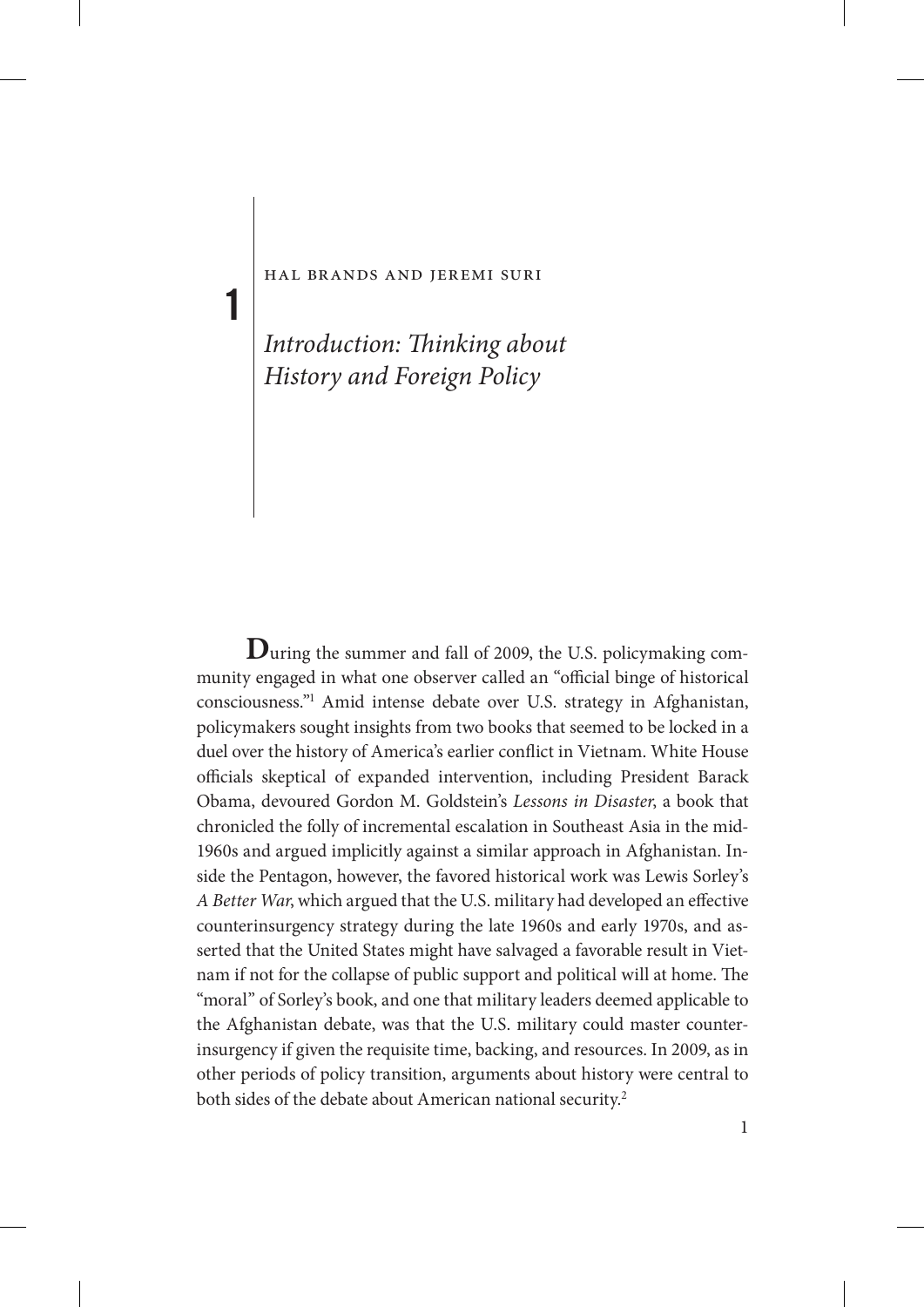## **The Presence of History in Policy**

Examining the course of American statecraft over the last century, one cannot escape the conclusion that history— historical knowledge, insights, lessons, analogies, and narratives— permeates the ways in which the United States interacts with the world. From World War I to the Cold War to the war on terror, American officials have frequently drawn on their perceptions and understandings of what came before as reference points in seeking to deal with the dilemmas of the here and now. They have used history to gain perspective on the world and its challenges; to impose familiarity on novel and perplexing issues; to channel the perceived verities of the past in grappling with the uncertainties of the future; or simply to frame and market their policies in an appealing fashion. Sometimes, as in the Sorley-Goldstein debate, these uses of history are explicit and deliberate; most often they are implicit, even unconscious. "Even when people think they are striking out in new directions," observes Margaret MacMillan, "their models often come from the past." Either way, history—an understanding, whether accurate or inaccurate, of the past—is omnipresent in foreign policy.<sup>3</sup>

This is not to say that policymakers use history as historians might like them to use it. Numerous scholars have noted that policymakers are often selective, uncritical, one- dimensional, and biased in their thinking about the past. Facile historical analogies litter the documentary record of U.S. foreign policy; misrepresentations, misunderstandings, and oversimplifications of the past are legion. Indeed, some of the most frequently used historical reference points for U.S. foreign policy— the Munich analogy, for instance—tend to obscure more than they clarify.<sup>4</sup> And for every case in which policymakers seem genuinely interested in learning from history, there is another in which history appears to be used more as an ex post facto justification for a policy already decided upon.<sup>5</sup> It is small wonder that even as historians encourage policymakers to use history in official deliberations, they often cringe when it is actually done. History and policy have an intimate, but frequently dysfunctional, relationship.

The purpose of this book is to work toward a more fruitful interaction between the production of historical knowledge and the making of U.S. foreign policy. The volume aims to explore the dynamics and intricacies of that relationship and to offer insights on how the study of the past can more usefully serve the present. The chapters in this book bring together a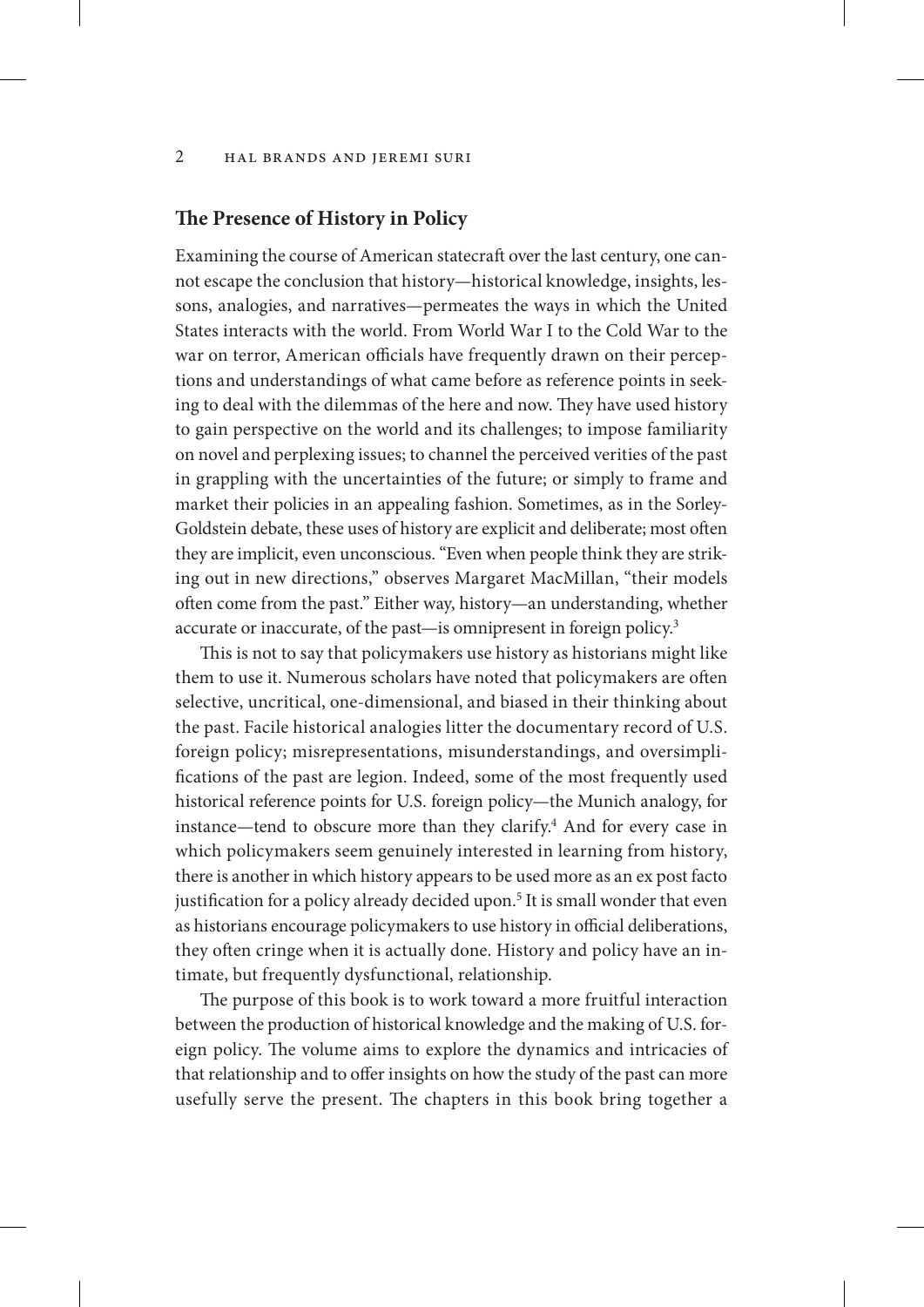distinguished group of thinkers: historians and policymakers who have long grappled with these issues in their research and professional endeavors. In the essays that follow, the contributors explore a series of interrelated questions: How and why do policymakers use history? How has policy benefited or suffered as a result? What are the potential avenues for using history more successfully, and what light can history shine on the dilemmas confronted by contemporary policymakers? How can scholars and policymakers improve the relationship between knowledge and practice? What are the limits of historical utility for policymaking? As a whole, this volume aims to shed light on the complex nexus of history and policy, and to engage policymakers and historians alike in thinking through the requirements for creating and deploying a more usable past.

This is not, of course, an original endeavor. The effort to use history to elucidate lessons of leadership traces back to Herodotus, Thucydides, Sallust, Petrarch, Niccolò Machiavelli, Edward Gibbon, and many other writers who came long before us. A more recent scholarly literature on the history-policy nexus is anchored in influential volumes written by Ernest May and Richard Neustadt in the 1970s and 1980s, and supplemented with additional, and often more specialized, works in the years since.<sup>6</sup> This scholarship is still quite valuable—it offers useful frameworks for thinking about the history- policy relationship, shows just how pervasive the links between history and policy can be, and illustrates many of the pathologies that commonly afflict the relationship between the two through a spectrum of historical cases and examples. Nonetheless, and without slighting the contributions of these earlier works, we believe that there are at least five key reasons why renewed attention to this subject is necessary.

First, notwithstanding more recent contributions, discussions of the history- policy relationship are still dominated by the books written by May and Neustadt decades ago. This is not inherently a bad thing; the fact that these books have few peers today demonstrates the continuing validity of some of their insights about how history is used and how policymakers might use it better. But it also indicates that there is a need for a fresh look at the long- standing questions— questions whose relevance has only increased in the context of the recent wars in Afghanistan and Iraq. Scholarship on topics of foreign policy, international development, and military force has evolved since the 1970s and 1980s, and new studies of history and policy must take this research into account.<sup>7</sup> Accordingly,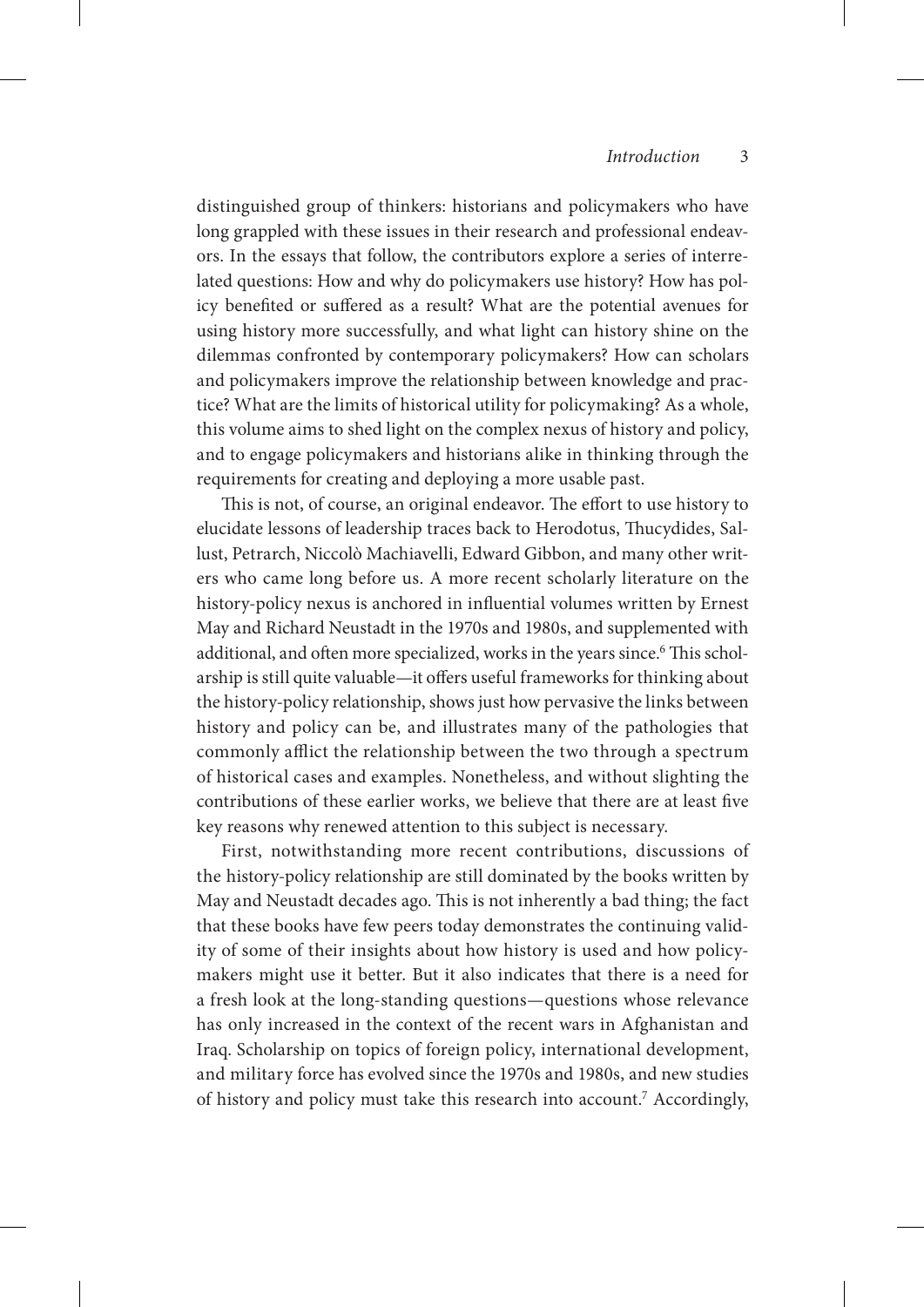our aim in this book is less to criticize landmark works in the field than to revisit some of the issues they raise (as well as other questions) in a focused, rigorous, and up-to-date way.

Second, renewed exploration of the subject is necessary because historians as a whole have not done enough to cultivate sustained dialogue with the policymaking community. Scholarly books and articles that explicitly address the history- policy nexus, or attempt to engage current policy issues directly, are still the exception in a profession that generally views presentism as a sin rather than a virtue. "The American historical profession," writes Jill Lepore, "defines itself by its dedication to the proposition that looking to the past to explain the present falls outside the realm of serious historical study."8

Historians are often wise to be cautious about seeking to extract policy insights from a meditation on the past. The differences between two time periods are almost always more important than the similarities; lessons ripped from one context and dropped into another can easily mislead more than they can inform. Sir Michael Howard put this best when he wrote that he was "conscious above all of the unique quality of an experience that resulted from circumstances that would never, that could never, be precisely replicated."9 Yet while the uniqueness of each historical occurrence is true enough, it is no excuse for historians to shirk engagement with contemporary policy debates and issues. As any informed observer can attest, the inescapable reality is that perceptions of history *do* influence policy-in ways both positive and negative. Whatever the limits of using history for policy, writes Jeffrey Record, "it is clear that policymakers invariably will continue to be influenced by past events and what they believe those events teach."10 If historians as a whole seek to serve their broader society, they are therefore obligated to promote the most accurate and effective use of history in policymaking. Bringing together in this volume a group of leading scholars and practitioners to consider how this might be done, we hope to catalyze a broader and more sustained interest in these issues both within and outside the historical community.

Promoting this discussion seems all the more imperative in light of the third reason for this book: that the events of the post-9/11 era have once again demonstrated the inextricable links between history and policy, and the corresponding necessity of getting that relationship right. As one might expect, American officials have consistently sought historical reference points in their efforts to deal with the immensely challenging and often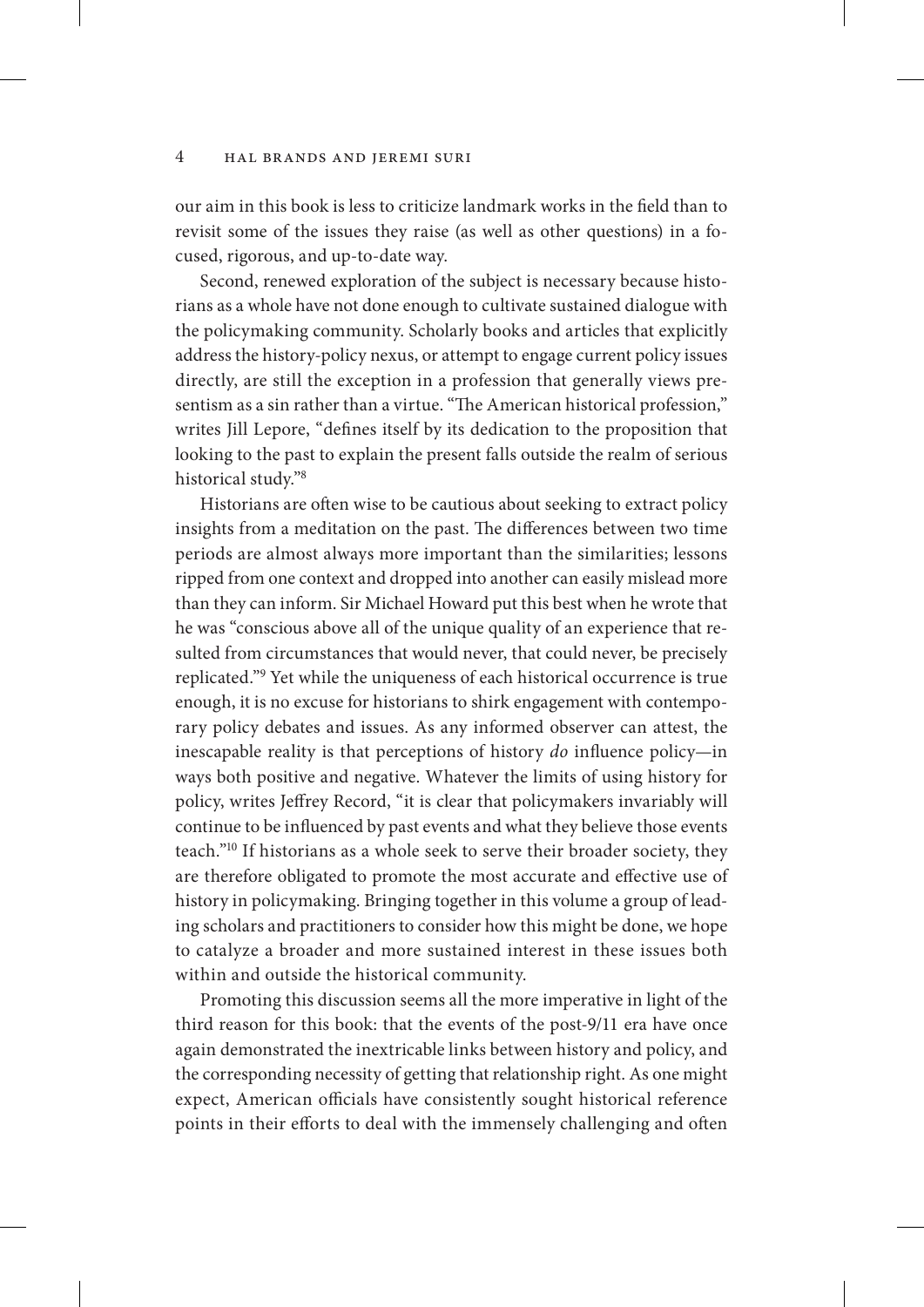frightening problems of the present era. The administrations of both President George W. Bush and Barack Obama have regularly invoked historical analogies, narratives, and insights in choosing or justifying policies, and they have relied heavily on the presumed lessons of the past in charting routes forward. One need only look at the multitude of historical frames used by the Bush administration in devising and defending its response to 9/11: the cautionary tale of Soviet involvement in Afghanistan from 1979 to 1989, the perceived lessons of World War II and the Cold War, and the successful postwar democratizations of Japan and Germany, among many others.<sup>11</sup> Likewise, President Obama's administration invoked "the lessons of Iraq" in responding to uprisings in Libya and Syria, and its reading of the Vietnam War had a powerful effect on the initial "surge" and subsequent drawdown of U.S. forces in Afghanistan.<sup>12</sup> As the essays in this volume illustrate, there is no shortage of contemporary policy issues that demand greater historical awareness. In these circumstances, scholars have a responsibility to engage the history-policy relationship as constructively as possible.

Fourth, we believe that there is great value in exploring the historypolicy nexus through a collective endeavor such as this one. The subject under consideration is broad and complex, and the multitude of cases one could study to gain a better understanding of it is virtually infinite. At best, then, any single set of studies can only be suggestive rather than exhaustive or definitive, and it is crucial to draw on a diverse set of approaches and interpretations in analyzing the questions posed above. That is what we have done in this book. The contributors have long been engaged in thinking about these issues, and here, as elsewhere, they have done so in a wide range of creative and insightful ways. Their essays cover a broad span of subjects thematically and temporally— from the use of force to anti– human trafficking efforts, from the lessons of the humanitarian interventions of the nineteenth century through the applications of history during the administrations of Bill Clinton, Bush, and Obama. To the extent that a single book draws together such diverse perspectives and insights, it casts brighter light on an often obscure and slippery subject, and demonstrates just how pervasive the history-policy dynamic truly is.<sup>13</sup>

Fifth, and perhaps most important, we believe that there is a need for work that treats the history- policy nexus as an authentic dialogue, not simply as an opportunity to tell policymakers what they are doing wrong and what they ought to be doing instead.<sup>14</sup> It should be self-evident that one cannot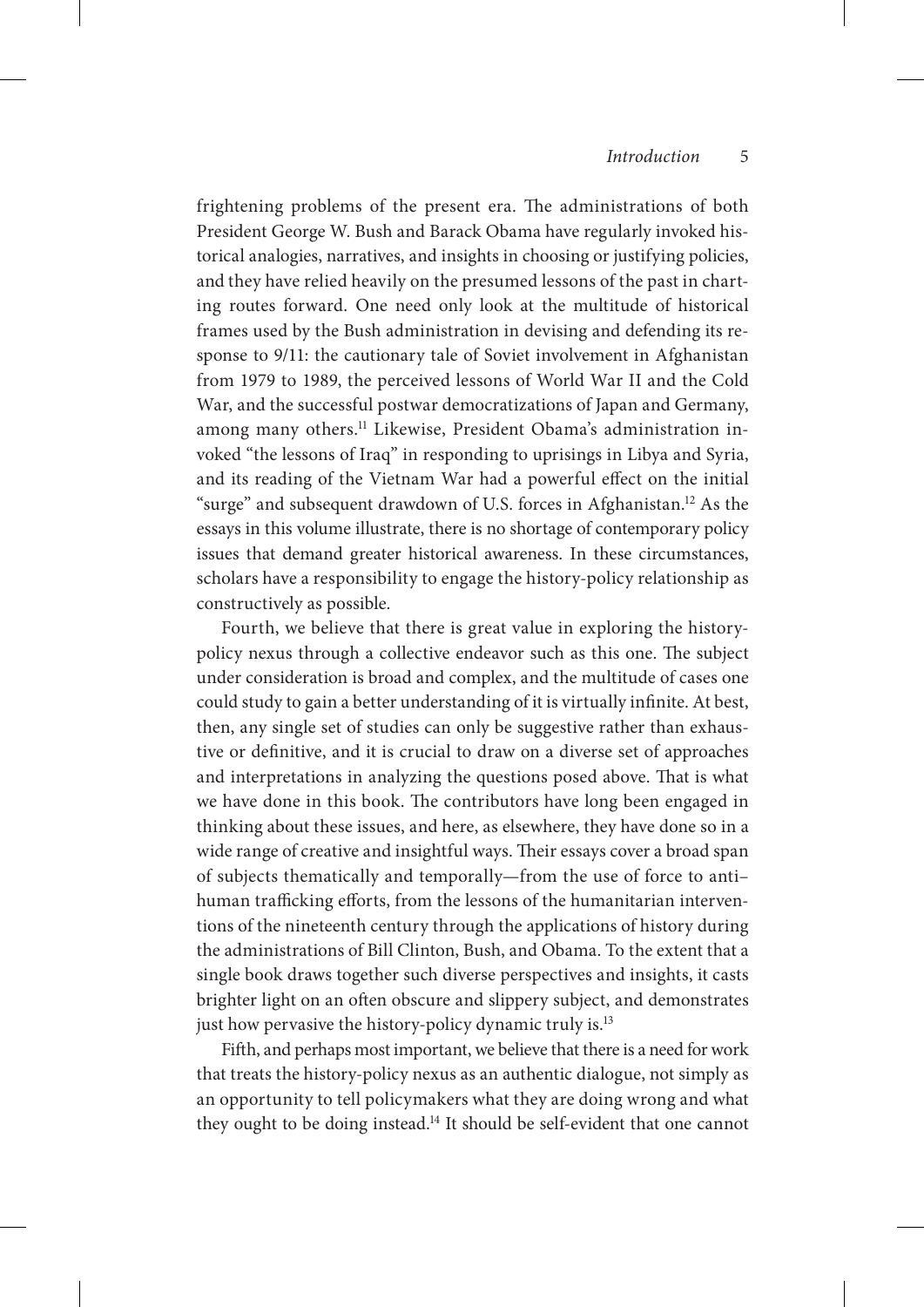fully appreciate the intricacies of the history-policy relationship without fully engaging both historians and members of the policymaking community. Policymakers may understand aspects of the relationship that elude talented historians, and vice versa. And as we make clear in the forthcoming chapters, both communities have obligations to meet if this relationship is to become a healthier one. Accordingly, this book draws on contributions from both of these "tribes"— leading historians whose work represents the cutting edge of scholarship on key policy issues, and several individuals with significant, high-level experience in the shaping of American statecraft. In bringing these two groups together and putting them in dialogue with one another, the book offers positive avenues for improving the historical content of policy and the policy content of history. We see great possibility in these integrated endeavors.

## **Historians and Policymakers**

This book is divided into three sections, each of which engages a core aspect of the history- policy relationship. In each section, a group of leading scholars and/or policymakers explores a diverse set of subjects clustered around a single overriding question or theme. This approach combines the benefits of ecumenism and of structure. It offers a sustained approach to key issues in the history- policy relationship while also leveraging the broad range of experiences and expertise that the contributors possess.

In part I, four leading diplomatic historians explore the complex and varied ways that history *does* influence U.S. foreign policy. In chapter 2, Jeremi Suri begins this section by examining how one prominent statesman former secretary of state Henry Kissinger— has conceived of the relationship between historical knowledge and diplomatic practice. History, notes Suri, has long been essential to Kissinger's understanding of how talented practitioners can and should wield power, and Kissinger has used history to anticipate some of the deep structural forces at work in the international system. He has also made use of his historical knowledge to pursue possibilities for creative statecraft that can exploit or subtly shift broader international currents.

In chapter 3, Mark Atwood Lawrence provides a deeply textured analysis of the numerous historical "lessons" that American observers have drawn from the Vietnam War in the decades since that conflict ended. He notes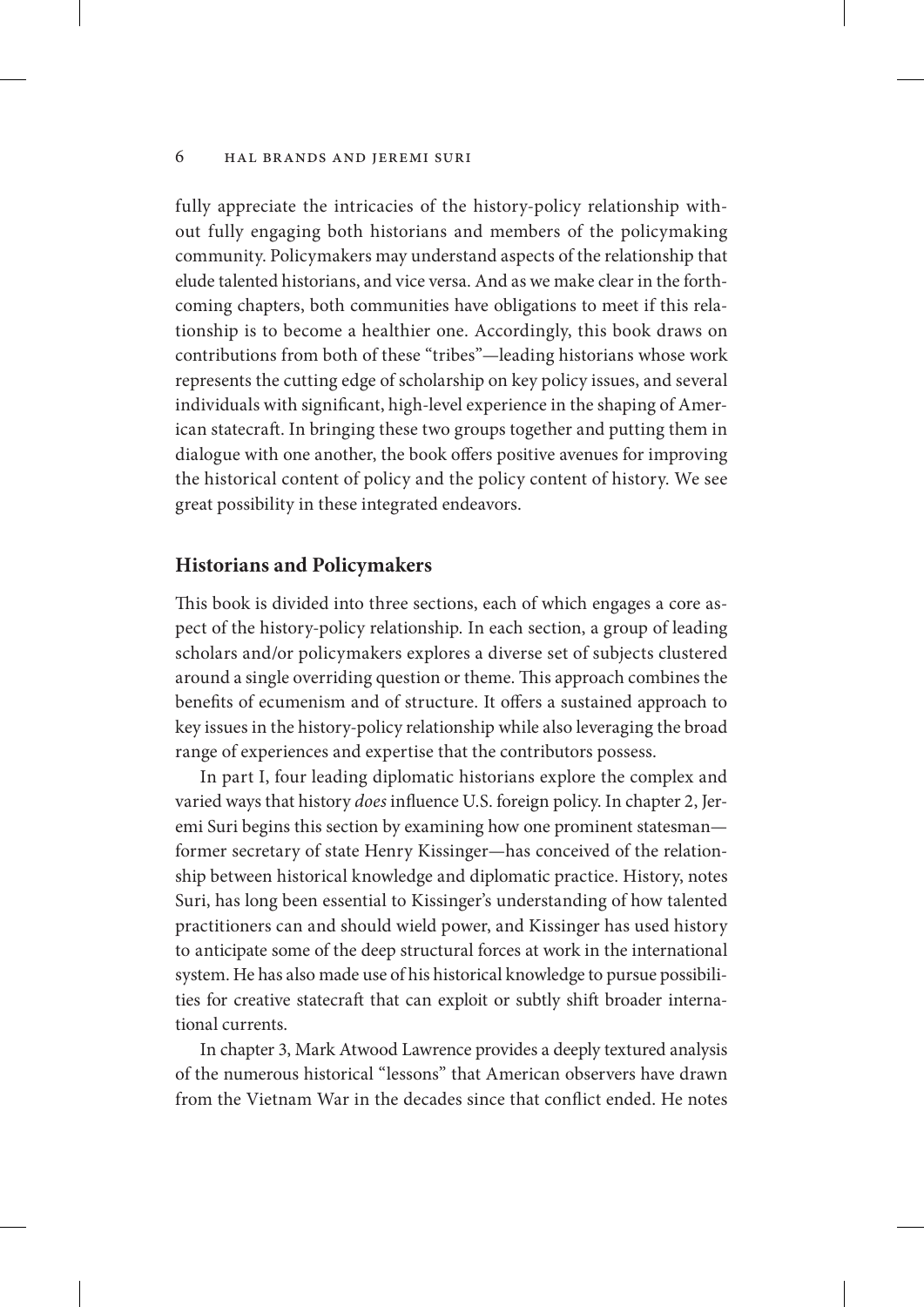that the Vietnam analogy has been interpreted in different—and often contradictory— ways by policymakers and pundits, and he evaluates the ways in which lessons drawn from that conflict have both informed and misinformed debates about post- Vietnam foreign policy. He concludes by reflecting on the utility and limits of the Vietnam analogy as a tool for informing statecraft.

In chapter 4, H. W. Brands builds on Lawrence's analysis by explicitly examining the role of analogies in U.S. policy during the Persian Gulf crisis and war of 1990–91. He reveals how two particular analogies—those of Munich and Vietnam— were pervasive in shaping the George H. W. Bush administration's confrontation with Saddam Hussein. These analogies, Brands argues, had both salutary and less salutary effects on the quality of American statecraft, demonstrating both the power of analogical reasoning and the need to treat such reasoning with great care.

Finally, in chapter 5, Jennifer Miller analyzes the interplay between historical narratives—prevailing understandings of the recent past—and U.S.-Japanese relations after World War II. Focusing on debates over Japanese rearmament, Miller shows that narratives forged from complex international interactions had a powerful role in shaping the U.S.- Japanese relationship. Shifts of policy, in turn, required efforts to revise those historical narratives. The chapters in this section thus cover a broad chronology and subject matter; together they demonstrate the rich, complex, and sometimes contradictory qualities of the relationship between history and policy.

Part II is prescriptive as well as descriptive: it engages the question of how historical knowledge *can* and *should* inform better policy. In this section four top scholars—including two with significant policymaking experience—analyze particular themes or episodes in the history of U.S. foreign policy, and they offer insights into how to make those subjects more "usable" in dealing with contemporary global challenges. Starting off the section, Thomas Mahnken and William Inboden combine the insights derived from their scholarly work with those gained during their time in government. Mahnken in chapter 6 analyzes how understandings of America's Cold War– era strategy of containment continue to inform— and mislead— discussions of contemporary problems. He suggests how policymakers and pundits might apply a firmer grasp of containment's history to clarify options, alternatives, and debates on a range of foreign policy questions today.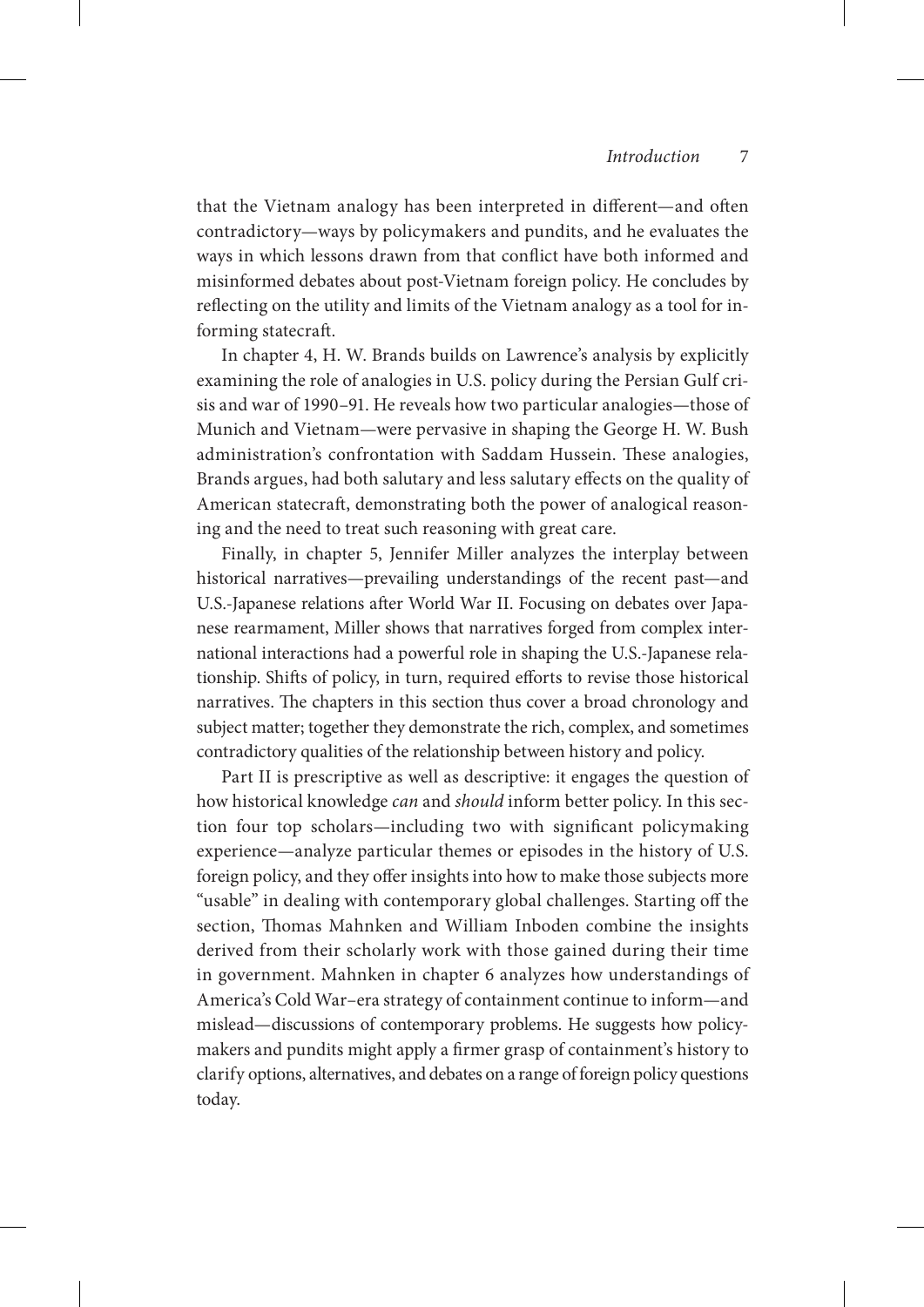In chapter 7, Inboden reexamines a widely misunderstood subject— the history of the National Security Council (NSC) during the administration of President Ronald Reagan. Inboden argues that William Clark's management of the NSC in 1982–83 was actually more rational and purposeful than scholars have often assumed. He also uses this deeply researched reinterpretation of the Reagan NSC as a way of promoting creative thinking about how presidents and their national security advisers should approach the task of managing and implementing foreign policy in pivotal eras.

The final two chapters of this section deal with the history-policy relationship through the lens of humanitarian issues. In chapter 8, Michael Cotey Morgan studies the complex dilemmas that humanitarian military intervention has long posed for U.S. and British officials, and he points to several useful ways in which this history can shed light on questions about whether, when, and how to use force for humanitarian purposes today. In chapter 9, Gunther Peck examines the role of historical analogies, narratives, and symbols in current approaches to combating human trafficking. He argues that a better understanding of how these historical legacies shape current policy debates— and how they sometimes distort the nature of the challenge— can help policymakers test assumptions, identify blind spots, and elucidate opportunities for more effective action. As each of the chapters in part II underscores, history *can* play a constructive role in policy, provided that scholars and policymakers are willing to interrogate the past with self-awareness and rigor.

Part III, the final section of this book, draws out more extensively the insights that policymakers can contribute to the healthy dialogue we hope to foster. In each chapter, scholars with extensive policy backgrounds bring their experiences to bear on the central questions explored in this volume. In chapter 10, James Steinberg reflects on how various forms of history— personal history, historical analogies, and historical learning informed U.S. responses to the wars in Yugoslavia during the 1990s. He then traces the role that the lessons drawn from those conflicts played in subsequent interventions in Afghanistan and Libya. Steinberg offers practical suggestions for how scholars and policymakers might think about the problem of incorporating historical insights into policy decisions.

Likewise, Peter Feaver and William Inboden discuss in chapter 11 the crucial role that historical knowledge, analogies, and awareness played in policy initiatives undertaken by the George W. Bush administration, particularly during the authors' time at the NSC from 2005 to 2007. They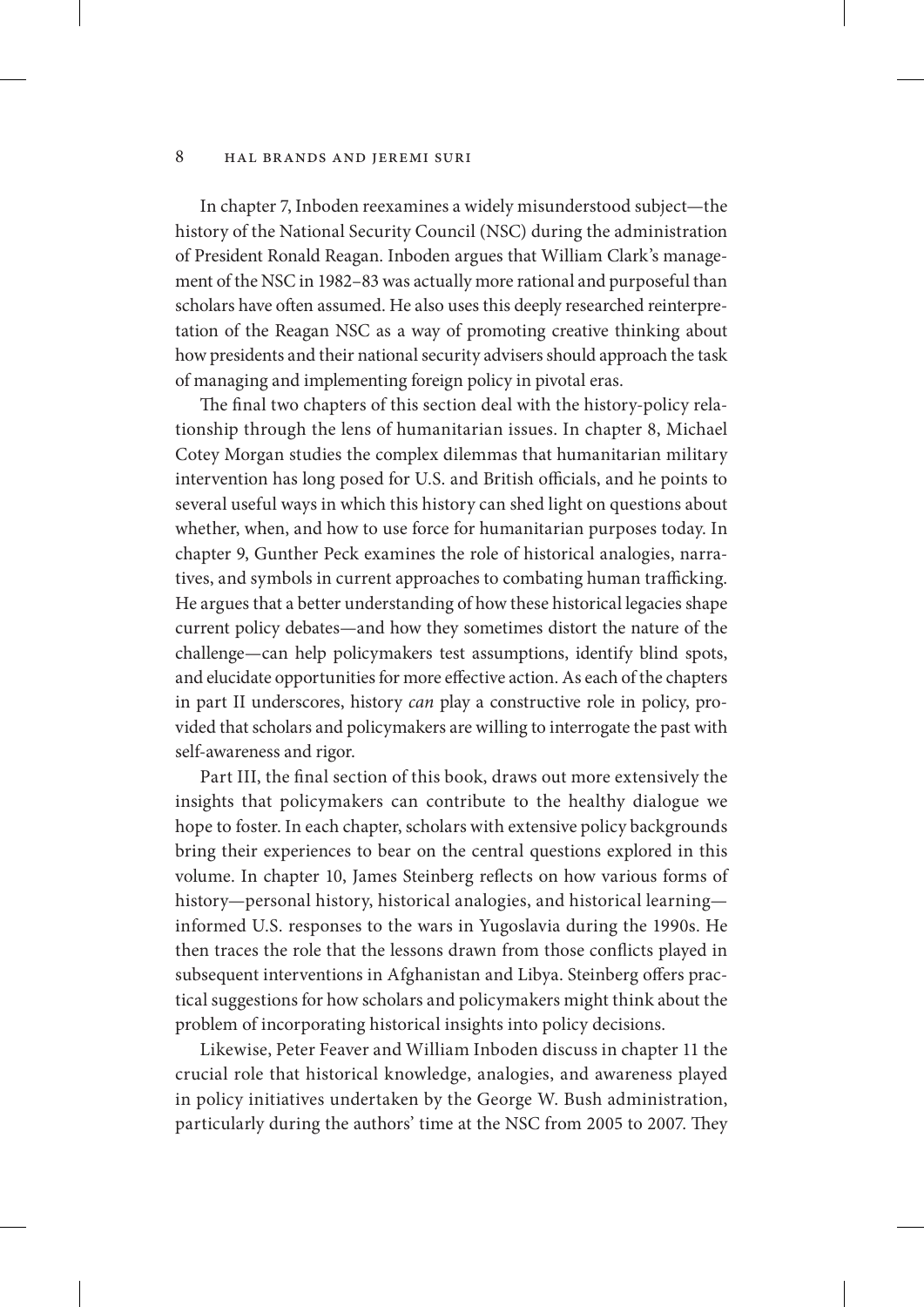argue that "a historical sensibility pervaded the thinking of President Bush and many senior members of his administration," and that the overall quality of policy was better for this characteristic. Their analysis provides a firsthand account of how sound policy must be simultaneously prospective and retrospective, and how good historical knowledge can illuminate pathways for creative action.

Concluding this volume, Philip Zelikow describes in chapter 12 the kinds of "lessons" history actually offers. Through a sophisticated analysis that draws on his extensive experience in both the policymaking and scholarly worlds, Zelikow cautions against using history as a storehouse for facile generalizations that can be applied across time and space. Rather, he argues that the "historian's microscope" is a powerful tool for appreciating the complexity of the past, accumulating vicarious experience, and better positioning ourselves to address the possibilities, challenges, and choices of our own times. This volume illustrates how history can become a source of wisdom and perspective for policymakers. Zelikow's chapter and others provide careful analysis and concrete examples for moving a constructive history-policy dialogue forward.

# **Themes and Insights**

As the foregoing discussion indicates, the chapters in this volume are rich and diverse. They capture a range of viewpoints on the central questions about how historical knowledge already contributes, and should contribute moving forward, to policymaking. They also come together around a number of shared themes and conclusions that anchor the book as a whole. Although the reader can trace these themes across the chapters, we have chosen to highlight several of particular importance at the outset.

### The Nature of the History-Policy Relationship

The first theme is the complex, multifaceted, and often contradictory ways in which history influences policy judgments. As nearly all of the chapters in this volume demonstrate, there is no single model for how historical knowledge shapes the policymaking environment or guides particular decisions. Analogical reasoning is probably the most common way in which policymakers directly apply history to policy issues, and the chapters by H. W. Brands, Mark Atwood Lawrence, Gunther Peck, and other contributors demonstrate just how compelling—if sometimes misleading— this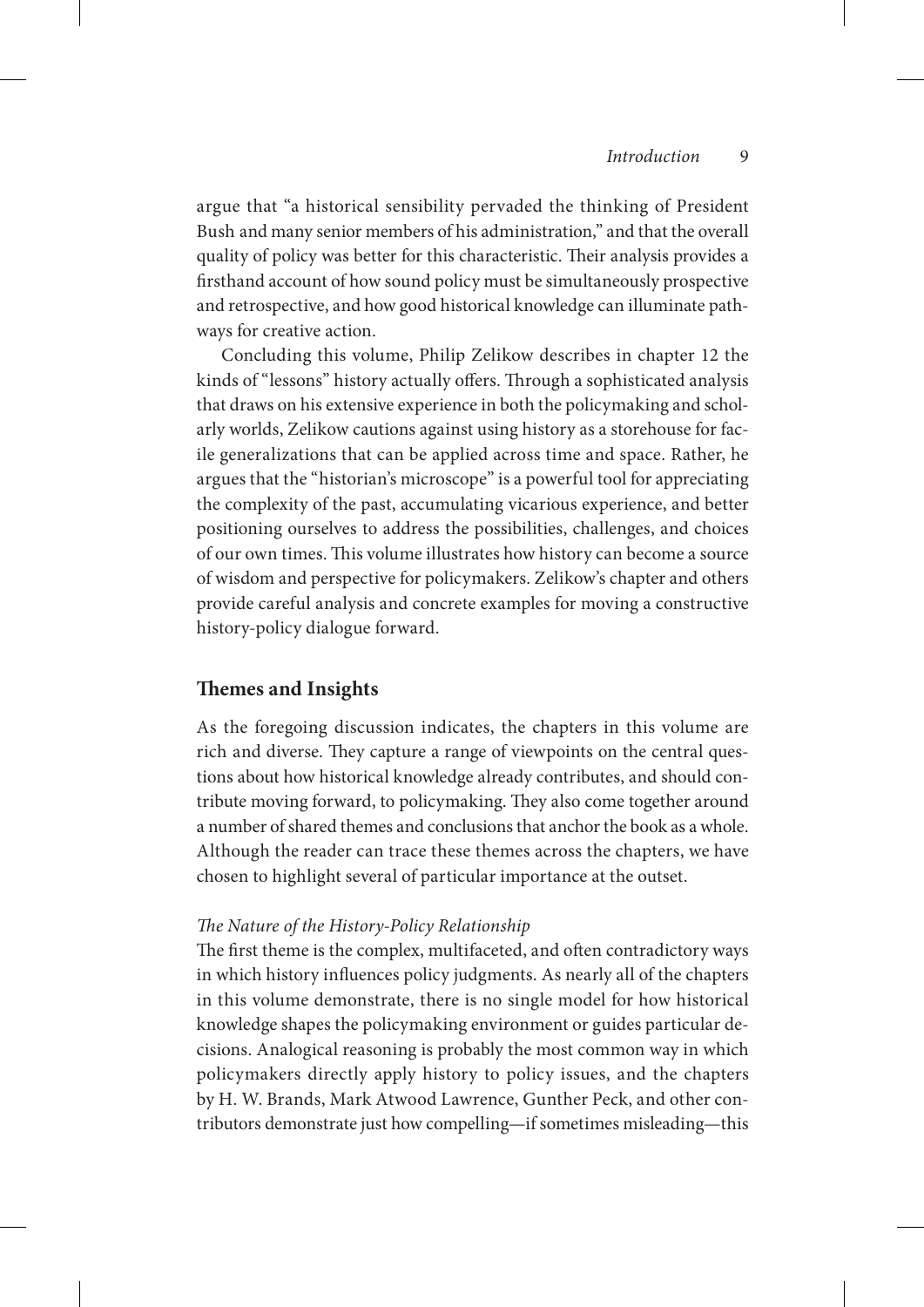type of reasoning can be. Accordingly, the potential utility of analogies, and the ways that they can be used productively, constitutes a key theme of the book. It is important to recognize, however, that analogies are but one pathway through which the past influences the present.

Personal experience—an individual's own history—is another such pathway. Past experiences provide the intellectual framing through which we interpret current events, and as James Steinberg's chapter illustrates, they powerfully shape how new challenges and opportunities are perceived. Likewise, historical narratives— the inherited accounts of what happened and why—profoundly influence the cultural milieu in which policy options are considered and decisions are made. Historical symbols and metaphors the notion of containment, for instance— can also shape policy, by providing the reference points that pull officials toward certain solutions and away from others.15 In some cases, policymakers even bring their own understanding of history as an intellectual endeavor to bear on their approach to contemporary problems. As Jeremi Suri notes, this was certainly true of Henry Kissinger, who relied less on simple analogies than on his studied reflections about how historical forces interacted with policy opportunities. This list of pathways for history's influence on policy could easily go on further, but the key point is that any discussion of the history-policy relationship must begin with an acknowledgment of just how many diverse forms that relationship can take.

Discussion should also begin with a recognition that the policy insights to be drawn from history are not always as objective or unarguable as we might like them to be. One of the difficulties inherent in applying historical knowledge to policy is that reasonable observers can draw entirely different—and contradictory—implications from the same historical episode. For the Clinton administration in the early 1990s, was the "correct" lesson to be drawn from 1914 that great powers should not meddle in long-standing ethnic and national conflicts in the Balkans? Or was it that decisive intervention was imperative, lest those conflicts fester, metastasize, and trigger systemic instability? Smart people could and did make both arguments based on plausible readings of the past. For decades, intelligent observers have also drawn diametrically opposed conclusions from the U.S. war in Vietnam. For some, the key lesson of that conflict is the need to respect the limits of American power; for others, the history of the war, and its aftermath, show the danger of not using American power assertively enough.<sup>16</sup>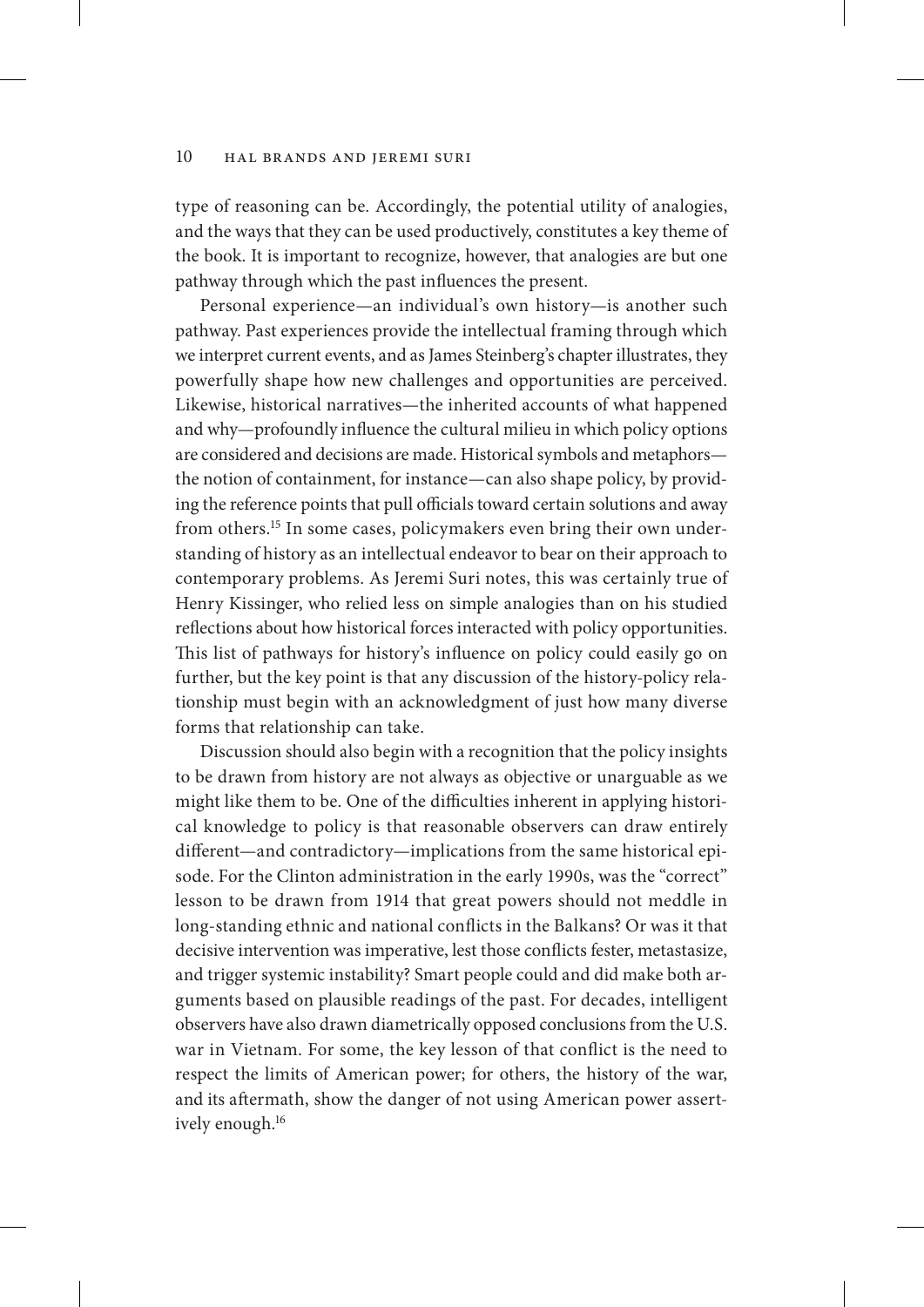We should not attribute these disagreements to bias on one side or the other, for as historians surely understand, interpretive disputes are the rule rather than the exception even when history is studied rigorously. The fact is that history does not lend itself to a single, incontestable set of policyrelevant takeaways; it lends itself— particularly with new research—to continuing contestation and debate.

These points should be a source of humility and self-awareness for historians and policymakers alike. Policymakers should realize that history shapes their actions in myriad ways, and through numerous channels, whether they perceive that to be the case or not. Policymakers and historians should also understand that history almost never produces a single correct answer to a policy problem. This need not be a cause of discouragement for those who would like to make history serve policy in concrete and useful ways, because there is still great utility in such efforts. Historical thinking about policy must, however, begin with a clear understanding of how policy and history interact, and what the limits of that relationship often are.

### *Historical Analogies*

A second theme concerns the utility— and limits—of historical analogies. Analogies are unavoidable in policymaking, they are often misleading, but they can be im mensely useful if treated with care.

As noted above, analogical reasoning is perhaps the most common way in which policymakers use history, and it is a practice that many historians view with deep suspicion. The entire endeavor seems to reek of indifference to the importance of context and complexity, to suggest that an insight-usually an oversimplified one-drawn from one distinct experience can apply accurately to another. As Jeffrey Record notes: "Reasoning by historical analogy can be dangerous, especially if such reasoning is untempered by recognition that no two historical events are identical and that the future is more than a linear extension of the past." There is much truth in this assessment. One has only to look at the influence of the Munich analogy on U.S. policy in Vietnam, or on British policy during the 1956 Suez Crisis, to understand how badly the uncritical application of historical analogies can distort policy.17 When analogies dull policymakers' sensitivity to the particularities of their current context-to the differences between two situations separated by time and space, or to the danger of devising historical "laws" from a single episode in the past— they can have pernicious impacts indeed.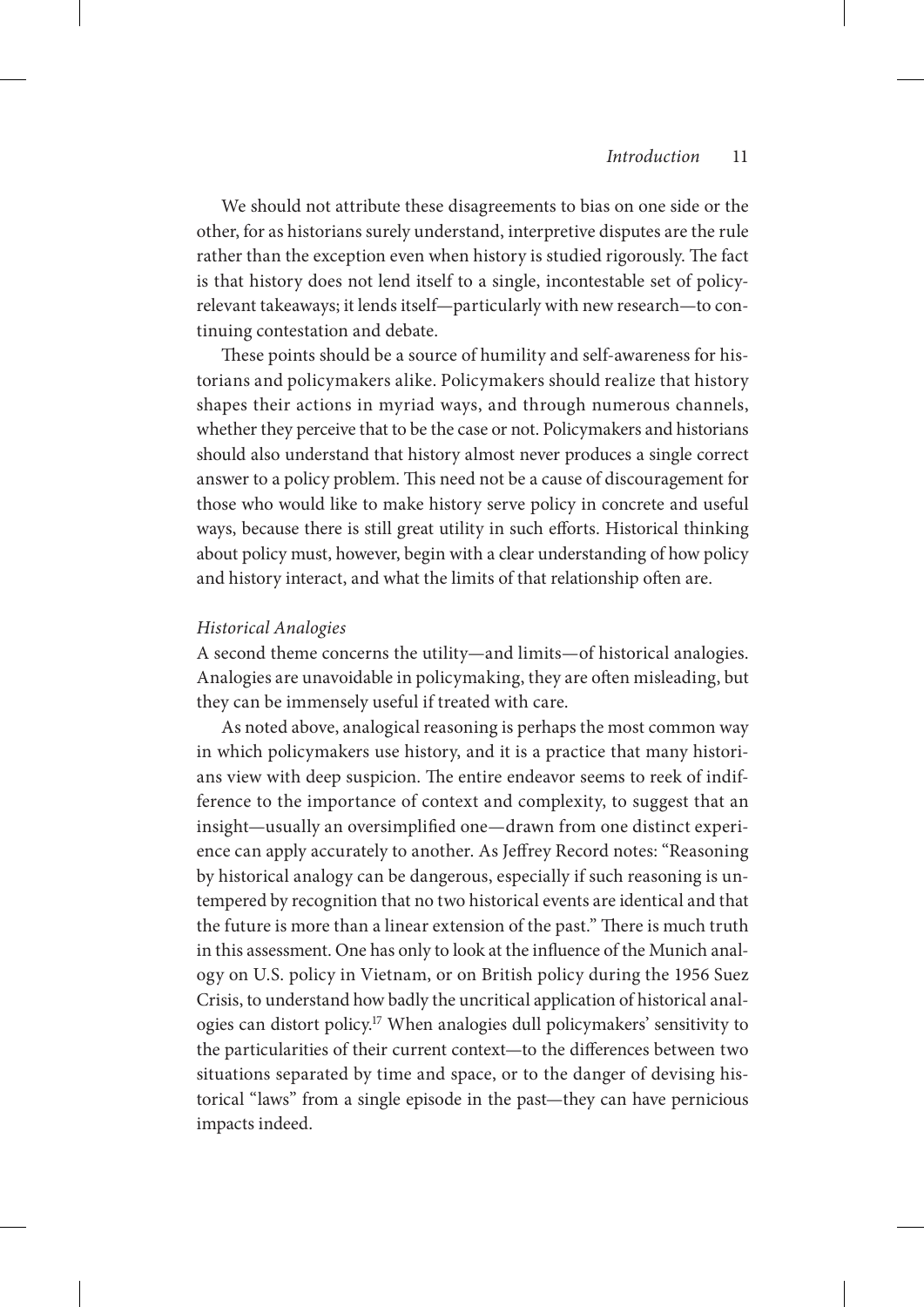Those impacts can be especially problematic when analogies become politicized. Precisely because analogies can be so powerful and evocative, there is a temptation for policymakers to invoke them less as an opening for critical inquiry than as a blunt rhetorical object. The Munich analogy, the Vietnam analogy, and countless others have often been deployed not as a means of carefully interrogating the past for insights about the present, but as a political device to sell a particular policy or discredit an opponent's alternative.<sup>18</sup> This rhetorical tactic is part and parcel of democratic politics, of course, but it is an invitation to simplistic and overwrought readings of history— and a key reason why so many scholars are skeptical of whether policymakers can really use analogies with integrity.

This caution about analogies confronts both historians and policymakers with a real dilemma. Policymakers inevitably grasp for comparisons to make sense of new information and uncertainty. This is why historical analogies are so unavoidable— they help decisionmakers who are under intense pressure grapple intellectually with their challenges and opportunities. For all its drawbacks and abuses, analogical reasoning is therefore a perfectly natural way to bring the wisdom of experience to current dilemmas. As Yuen Foong Khong writes in his highly critical study of analogical reasoning during the early escalation of American intervention in the Vietnam War, "Because policymakers often encounter new foreign policy challenges and because structural uncertainty usually infuses the environment in which responses to such challenges must be forged, policymakers routinely turn to the past for guidance."19 Other critics of analogical reasoning have reached the same conclusion.20 Historians may deplore the way that analogies are routinely misused in policy decisions, but it is unrealistic to think that analogies will ever be purged from that process.

The good news is that this is not necessarily a bad thing. Historical analogies do not always have a negative impact on policy debates; at times, they push decisionmakers in helpful directions that open new possibilities and protect against dead ends. One can argue that the Munich analogy actually served U.S. policymakers well in the case of the Korean War, for example, by encouraging the administration of President Harry S. Truman to combat a Soviet-backed assault on South Korea that, if successful, might have seriously destabilized the postwar environment.<sup>21</sup> In the same vein, one interpretation of H. W. Brands's contribution to this volume is that the Munich and Vietnam analogies— both ubiquitous during the run-up to the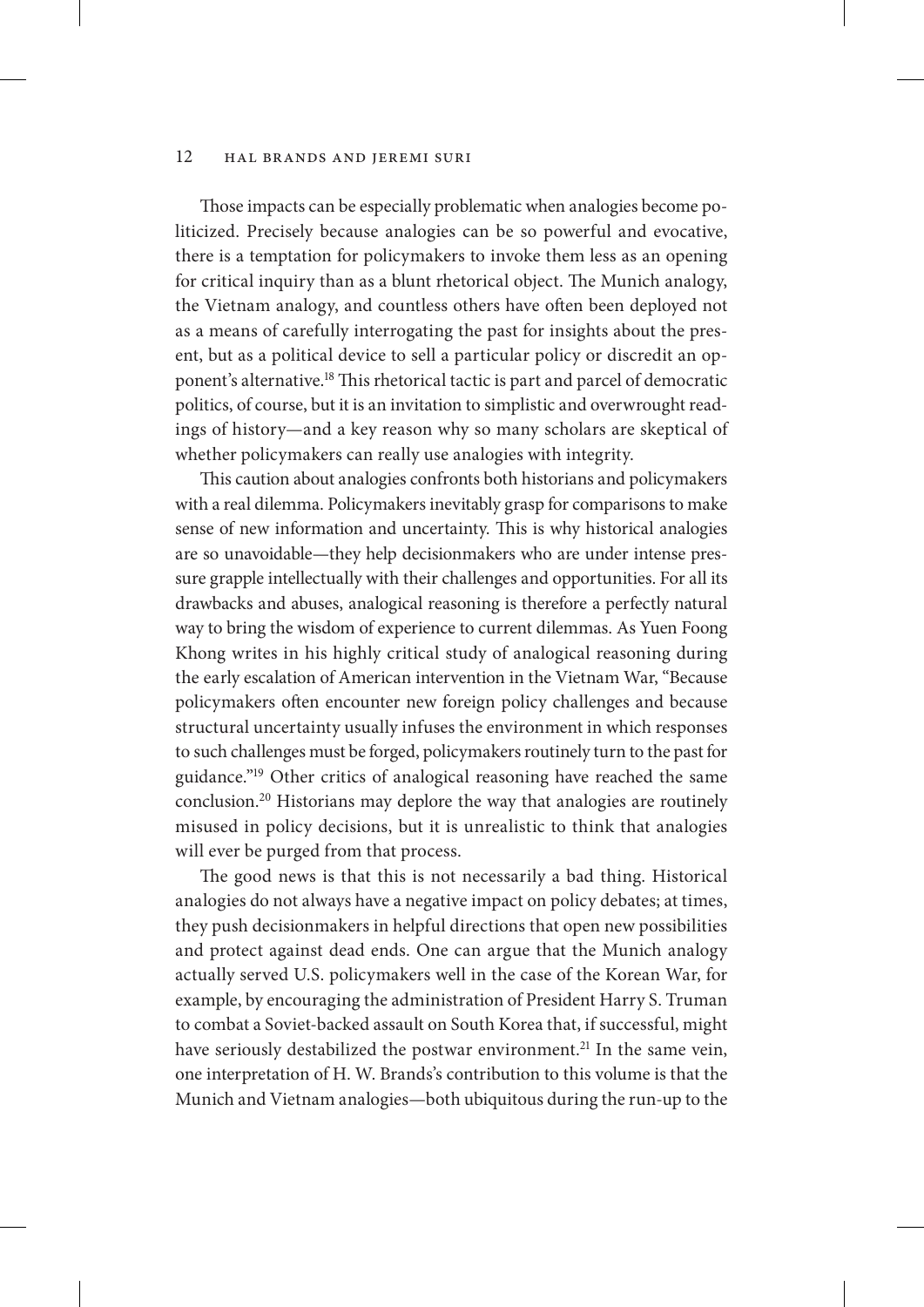Persian Gulf War—had some positive effects on U.S. policy. Whatever its limitations, the Munich analogy helped inform George H. W. Bush's decision to resist Saddam Hussein's invasion of Kuwait; the Vietnam analogy motivated the president to emphasize the decisive use of military power for carefully defined and delimited objectives. Mark Lawrence, James Steinberg, Peter Feaver, and William Inboden make similar observations (with varying degrees of emphasis) in their chapters: analogies have influenced policy in beneficial as well as pernicious ways.

This point touches on a fundamental reality about historical analogies. Although the uncritical or selective deployment of analogies is obviously fraught with peril, a more discerning use can be quite illuminating. Carefully employed, analogies can help spark the intellectual curiosity that leads to sharper, textured interpretations of complex situations, integrating attention to details with insights about the relationships between different actors and events. Carl von Clausewitz famously called this the coup d'oeil (the flash of insight) that allows the skilled commander to make sense of the chaotic battlefield—understanding its development and anticipating its trajectory.<sup>22</sup>

The key here is to understand that analogies should serve as the beginning of an inquiry into the continuities between past and present, rather than an end to such an analysis. Observing that the present situation is "like" something that came before need not foreclose further critical examination of context and discontinuity; it can actually serve as an intellectual point of departure for interrogating how the present is both similar and different from what came before. If a leader is warned that some foreign intervention will become "another Vietnam" or "another Iraq," for instance, such admonitions can provide useful frames of reference for exploring how applicable these comparisons really are—and thus better fleshing out the true dynamics of the challenge. Likewise, the comparative use of analogies— looking at current events in light of not just one prior episode, but two, three, or four can reveal potential continuities between past and present, while also underscoring the need to avoid becoming locked into any single analogical paradigm.

Analogies can aid decisionmaking so long as they are viewed as an invitation to scrutiny and critical assessment, rather than a means of closing off such important intellectual work. Analogies themselves are neither good nor bad, neither helpful nor harmful. It is how they are used— and how rigorously they are examined—that makes all the difference.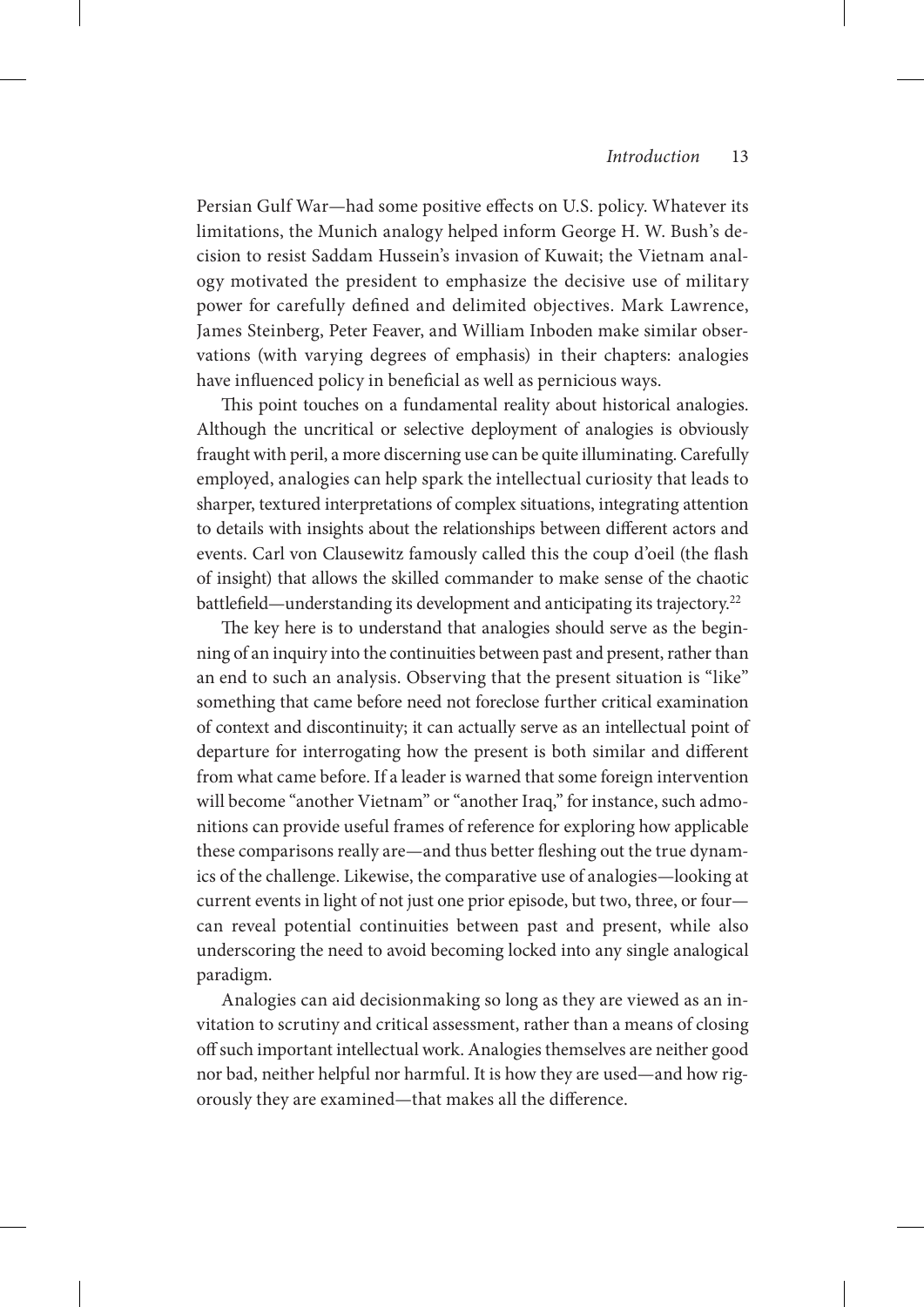#### *Historical Sensibility*

The rigorous use of analogies is a starting point for understanding history as more than just a repository of facts and comparisons. May and Neustadt observed that during policy discussions President Truman frequently invoked historical details gained from his readings about other eras. He invoked these details, generally, to constrict debate and focus it on a few "necessary" options, rather than to open new questions and perspectives on pressing problems. In contrast, general (and later secretary of state) George Marshall had read little history, and he rarely based his policy arguments on facts about the past. Instead, he pushed his advisers (including Dean Acheson, George Kennan, and Charles Bohlen) to explore new opportunities and use knowledge of past efforts to inform creative adjustments in the present.<sup>23</sup>

The launching of the Marshall Plan stands out as an endeavor in constructive historical imagination. George Marshall's landmark speech at Harvard University in June 1947 did not include many detailed facts or any long excursions into the history of America or Europe. Rather, Marshall began with a basic proposition, drawn from an understanding of how societies had struggled to recover from war in the past. Marshall focused on what he called the "fabric of European economy":

The feverish preparation for war and the more feverish maintenance of the war effort engulfed all aspects of national economies. Machinery has fallen into disrepair or is entirely obsolete. Under the arbitrary and destructive Nazi rule, virtually every possible enterprise was geared into the German war machine. Long-standing commercial ties, private institutions, banks, insurance companies, and shipping companies disappeared, through loss of capital, absorption through nationalization, or by simple destruction. In many countries, confidence in the local currency has been severely shaken. The breakdown of the business structure of Europe during the war was complete.

Marshall did not pretend that the events in Europe after World War II were "like" any past moment, but he drew on the historical knowledge that conditions of suffering and stagnation bred extremism and instability. He and his colleagues also drew on the historical knowledge that prolonged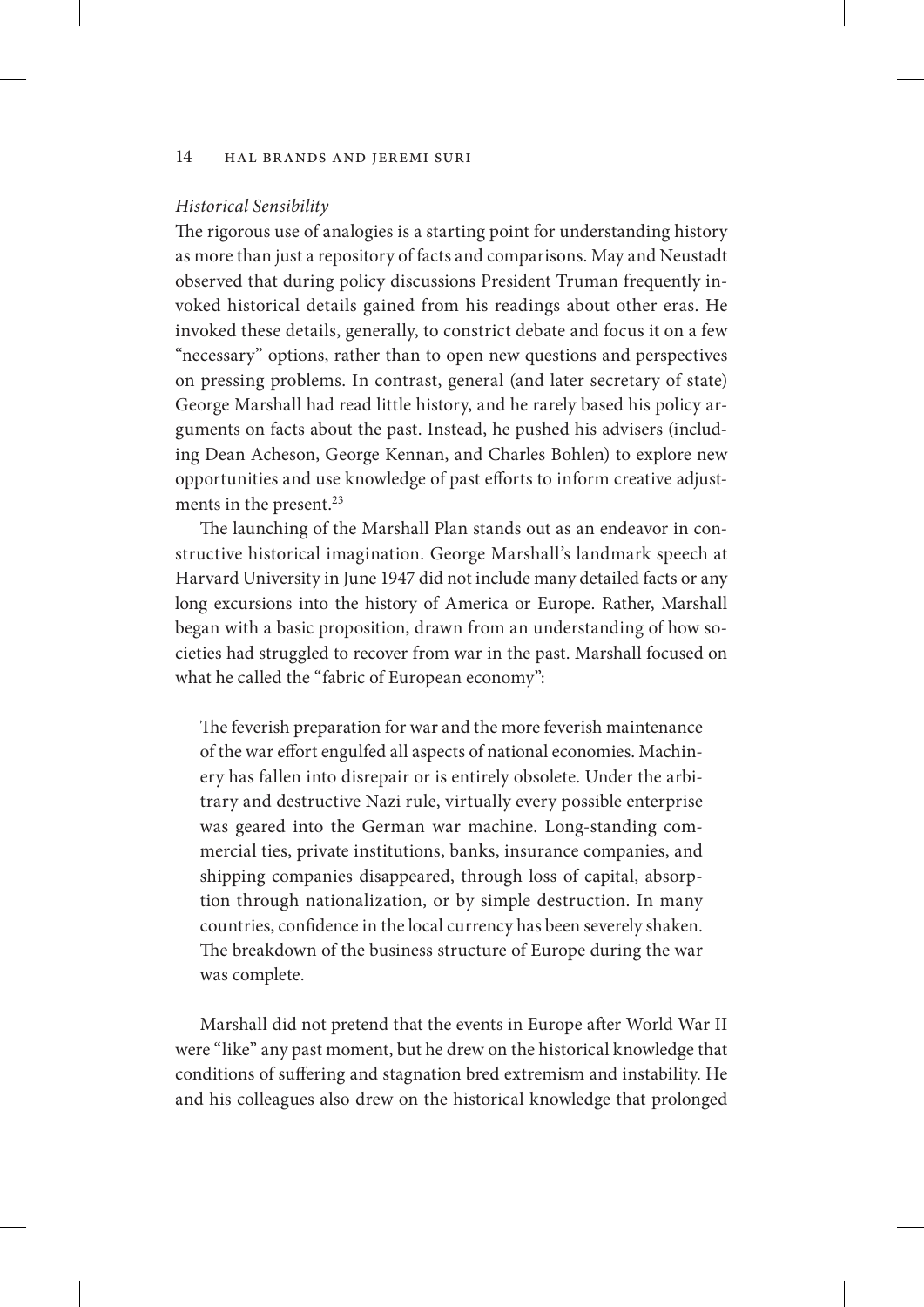turmoil in Europe had negative repercussions for the United States. Despite the heavy burden of debt from World War II, and the fears of a return to the prewar conditions of economic depression, American leaders in the late 1940s used this history to justify an unprecedented commitment to European recovery. American aid was "logical" to restore "normal economic health in the world," Marshall said, "without which there can be no political stability and no assured peace."24

He then went one step further. Marshall had learned from his own military experiences in the Philippines and other areas that the United States could not impose solutions. Acheson, Kennan, and Bohlen learned similar lessons from their experiences in Washington and Europe during the war. The resulting emphasis on multilateralism and partnership in reconstruction was unprecedented in American history, but it was the best route forward because of the knowledge that isolationism and unilateralism had failed to produce the intended results in the past.

Many of Marshall's successors have sought to replicate the achievements of the Marshall Plan in other regions. They have been less successful, in part, because they have tried to replay past policies, rather than understand broader historical trends.25 Marshall and his colleagues did not make that mistake in 1947. They saw strong historical reasons for why postwar turmoil in Europe was dangerous, why Washington should care, and why America should build on-the-ground partnerships with local Europeans. Their sense of historical change led them to reject the standard American separation from Europe and embrace experimentation with new and bold solutions. Historical thinking about alternatives offered an escape from the imprisonment of the past.

This is the best way to understand how a historical sensibility—rather than a mere repetition of historical facts— can help policymakers confronting enormous challenges under conditions of great uncertainty. Reading history offers an opportunity to think about the broad dynamics (economic, geopolitical, and cultural) that influence contemporary events, whether such dynamics are or are not recognized by current actors. Fernand Braudel called this perspective the *longue durée* (the long term),<sup>26</sup> and policymakers must indeed take the time to develop (and continually reassess) their understanding of how their immediate crises fit into the long term. Unless they do so, they will never get ahead of the daily pressures. Putting out fires is a technical skill, but anticipating where fires are most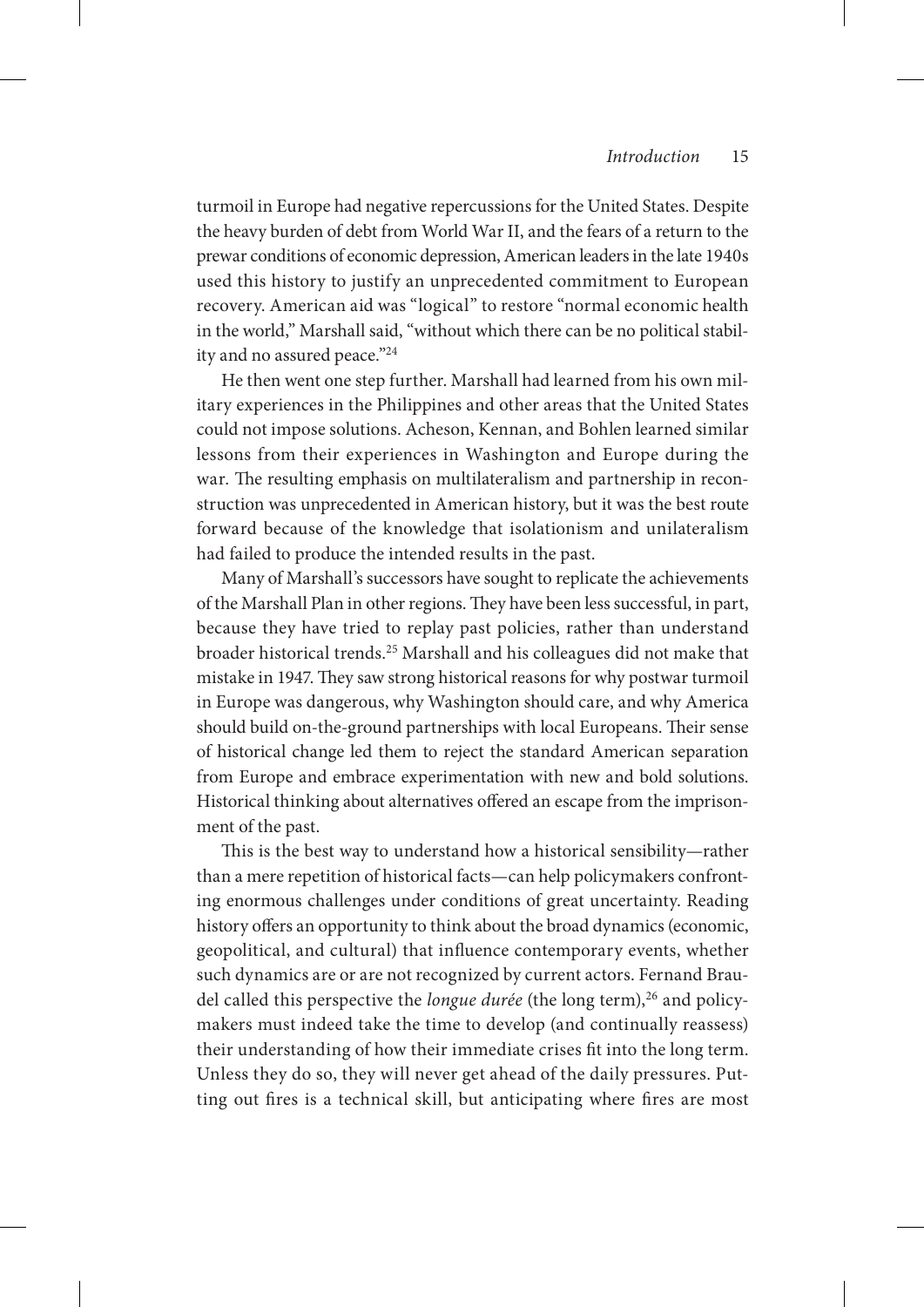likely to occur, and how they can best be prevented, requires historical awareness<sup>27</sup>

A historical sensibility is not only about broad dynamics. It focuses on contingencies and tipping points: places where a focused effort can make an enduring difference. These are the "windows of opportunity" that a policy maker can only identify correctly if he or she understands the relationships among various actors, trends, and events. In the late 1940s American policymakers perceived a window of opportunity in postwar Eu rope because they recognized the potential partners on the ground, the areas where their incentives would align with U.S. interests, and the extent to which the disjunctures caused by the war had created an opening for decisive action. Reading history can give policymakers the knowledge to identify similar moments and devise plans for them in the present day. A historical sensibility helps one to see the links between various crises and the potential points of leverage for pushing events toward a new result. A historical sensibility builds agency through awareness of connections, and the places where they are susceptible to influence.

This is something that the wisest analysts of statecraft have long understood. Clausewitz famously argued for a historical sensibility in generals because only that would allow them to understand the complex interplay of forces that shaped events on the battlefield, and to identify—and exploit opportunities as they arose.<sup>28</sup> The same logic applies to foreign policy writ large. A sense of how the international landscape is evolving and where the spaces for productive action might exist are key issues in effective leadership. Reading history reminds us that we must lift our heads above the chaos of our in-boxes to find a broader order in events, and to exert influence at critical junctures. American policymakers did this in 1947 because they thought in historical terms about the past and future of postwar Europe. This book aims to encourage similar ways of thinking.

#### *Responsibilities of Historians and Policymakers*

Reflections on the need for a historical sensibility bring us to a final point: the reciprocal responsibilities of historians and policymakers. One often detects among historians a sense that the travails of the history-policy relationship reside primarily in the unwillingness of policymakers to engage high- quality history in a serious fashion. As the chapters in this book indicate, there is indeed some truth to this assertion, and policymakers simply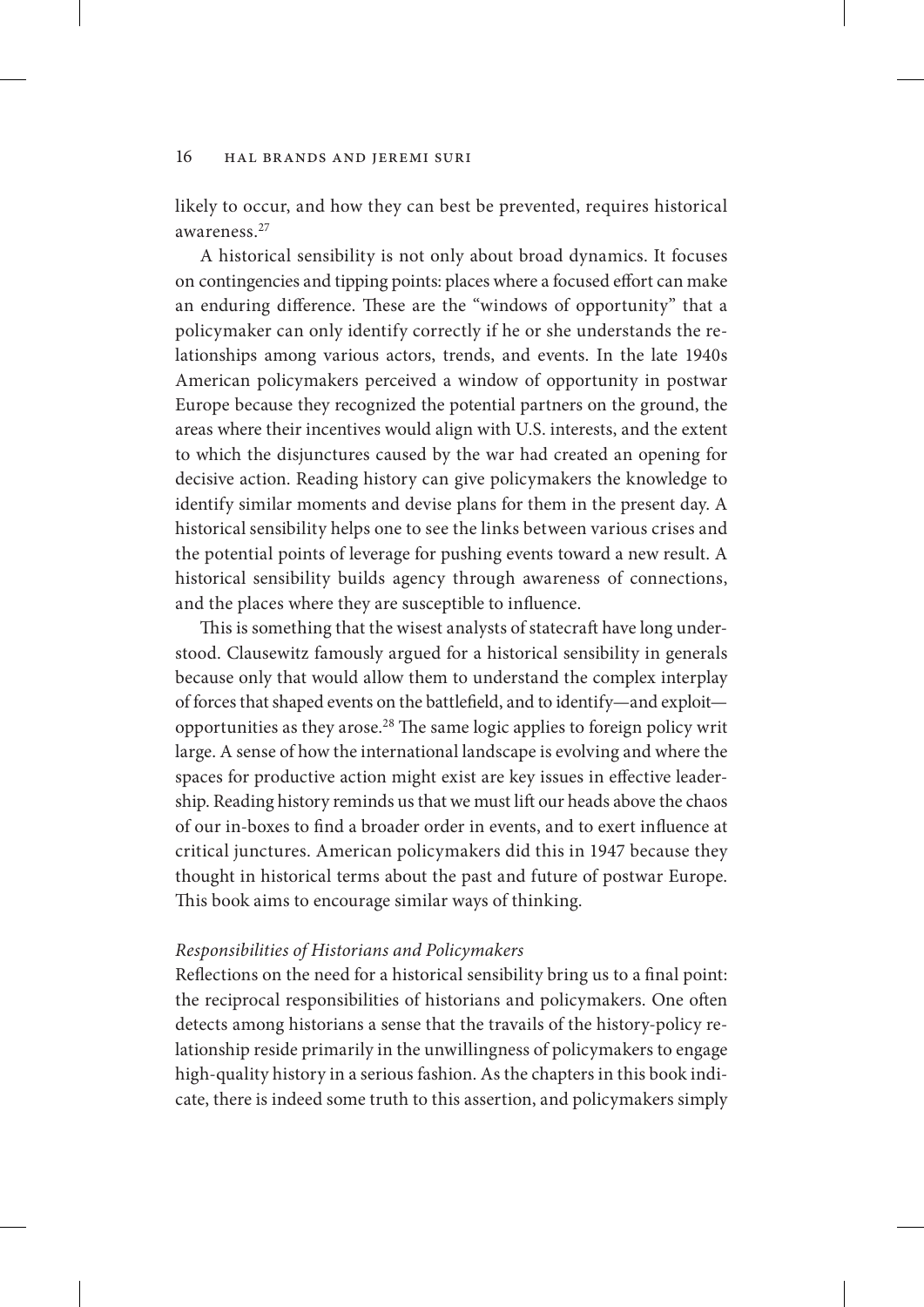must do a better job of being sensitive to the requirements of employing history effectively. They need to approach the use of history in systematic and rigorous fashion, rather than doing so selectively, carelessly, or disingenuously. As Philip Zelikow emphasizes in his chapter, policymakers cannot treat history as a grab bag of ready- made analogies or a strip mine from which universally relevant lessons can be extracted. Analogies must be carefully scrutinized and weighed against competing analogies; context must be given its due weight in determining the relevance of insights from the past; and the temptation to seek simple affirmation (or ammunition) from history's embrace must be assiduously avoided. Policymakers need to grapple meaningfully with competing interpretations of the past; they need to think seriously about the historical currents and trends that shape their world; and they must be willing to go beyond potted histories and favored writers to engage rigorous academic research on the relevant subjects. Above all, policymakers need to be explicit in recognizing that they will use history whether they acknowledge it or not. The real question is whether they will make the intellectual investment necessary to use it well.

To be clear, we are under no illusion that high- level policymakers will devote days on end to poring over back issues of academic journals; nor do we believe that any of the tasks mentioned above represent a magical formula for resolving tensions in the history-policy relationship. After all, the very nature of history is that it rarely produces a single answer to any problem, and the very nature of policy is that there remain inherent limits on how much effort policymakers can devote to the search for historical insight. To say that perfection is unattainable, however, is not to concede that progress is impossible. To the extent that policymakers can be *more* systematic, *more* rigorous, and *more* deliberate in approaching the use of history— even if only at the margins—we believe that they will be better able to profit from what the past has to offer, and more likely to avoid the common pitfalls that so often plague the history-policy relationship.

These admonitions to policymakers should not stand alone, of course, because historians have responsibilities too. They must begin by avoiding the condescension, narrowness, and insularity that frequently close off their work to policymakers eager for assistance. There are, certainly, numerous historians who avoid these characteristics and whose work combines rigorous scholarship with a policy focus. What is true of individual historians, however, is not broadly true of the discipline as a whole. It is rare indeed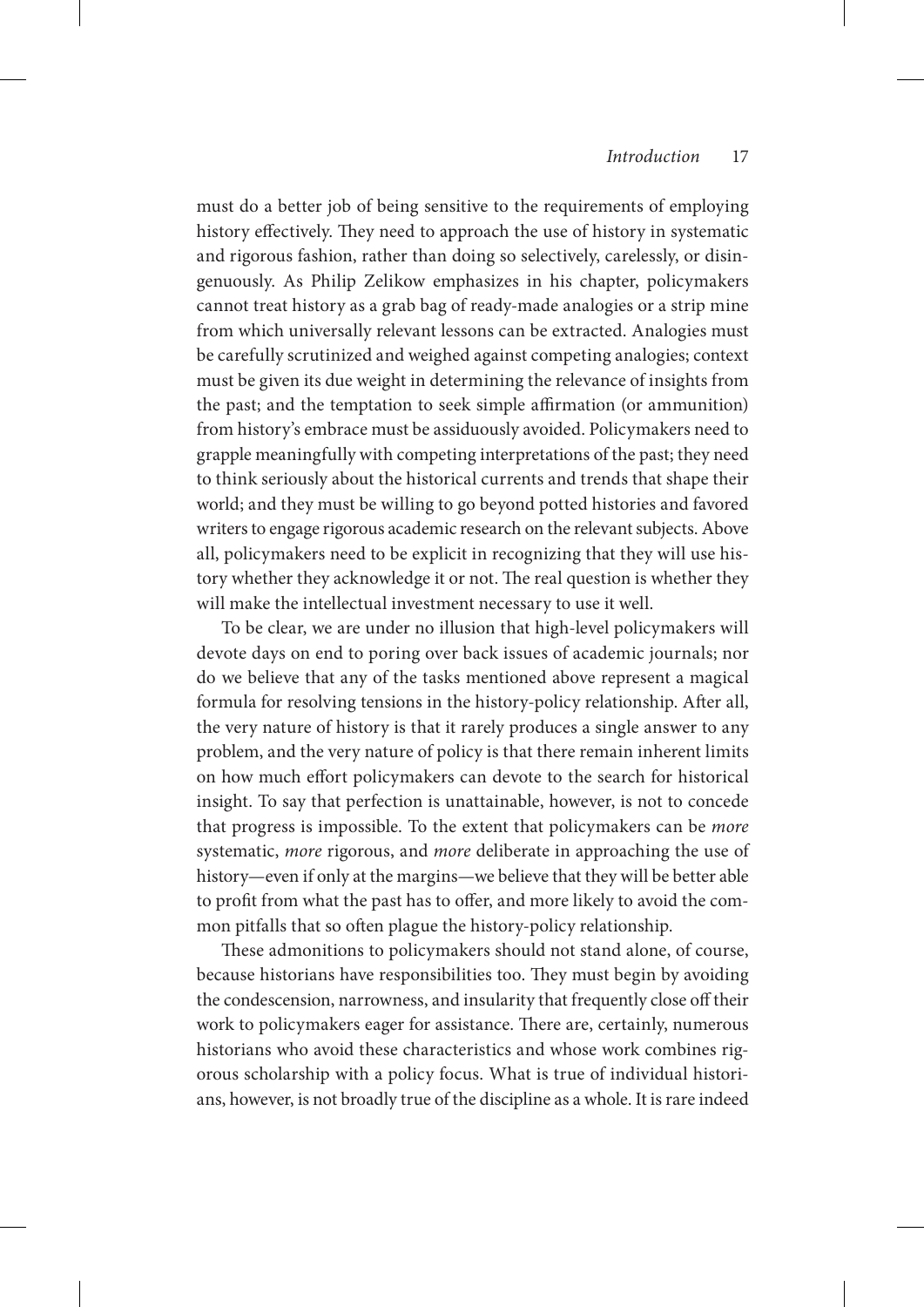to find a historical journal that encourages authors to include a "policy implications" section in their articles, and the same silence can be found in most books on diplomatic history published by university presses.<sup>29</sup> Similarly, historians seem far less likely than their colleagues in political science or international relations to publish in influential opinion-making journals like *Foreign Affairs* or *Foreign Policy*. Nor, unfortunately, is this particularly surprising, because policy- relevant work is generally unrewarded (and sometimes penalized) within the discipline of history. Many historians, especially those who are at the early stage of their careers, are discouraged from acknowledging any policy connection in their work, for fear they might be categorized as unserious or presentist.<sup>30</sup>

Perhaps most problematic, the relative isolation of scholars from policymakers means that historians rarely have the opportunity to contemplate the challenges that policymakers confront: the severe time pressures and resource constraints, the competing and often irreconcilable demands, the radical uncertainty in which key decisions must be made, and the fact that the alternative to one imperfect option is often something even worse.<sup>31</sup> Many of these situational factors are not well represented in the extant documents, especially when they are studied as discrete topics and not integrated into a holistic understanding of what it was like for policymakers to deal with multiple issues (and crises) at the same time. From a distance, it is very hard for historians to empathize with policymakers regarding "what it was like to be there." That is, of course, why so many policymakers view academic history as unhelpful; it is simply out of touch with the realities officials face on a daily basis.

If the history- policy relationship is to work as well as it should, the historical discipline will have to meet the policy world halfway. This means cultivating a professional culture that values relevance as well as originality, and gives its members real incentives to engage directly in policy debates. It means creating attractive, prestigious outlets for such work within the discipline, while also encouraging historians— even young historians to go beyond an audience of specialists and make their work accessible to those outside the field. Not least, it means balancing the proper and necessary desire to be critical in assessing policy, on the one hand, with empathy and a willingness to engage in constructive dialogue with policymakers, on the other.

If historians are to have real credibility in addressing policy issues, they also need to be more directly involved in the world that they describe. A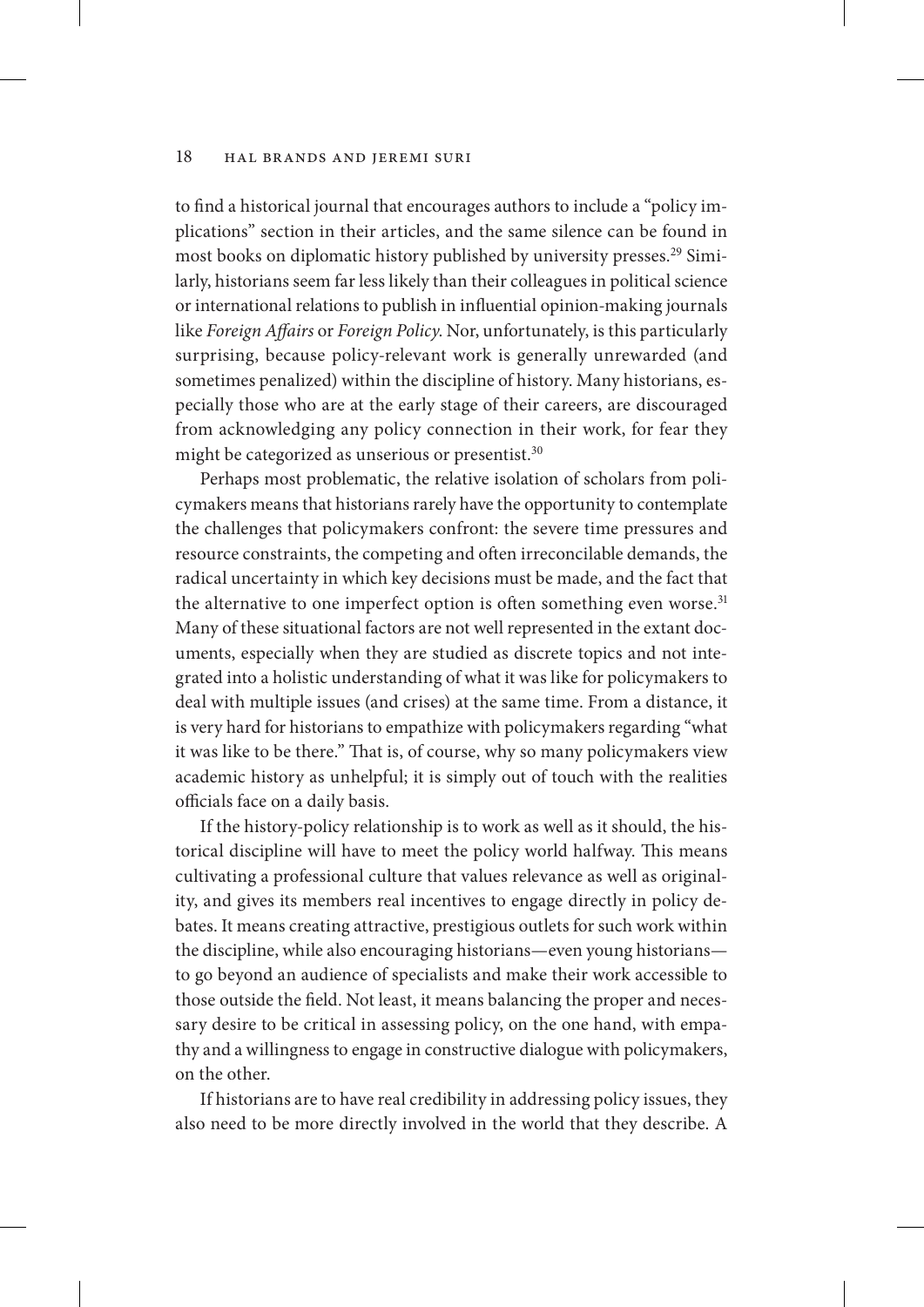profound oddity of diplomatic history is that comparatively few practicing diplomatic historians have spent time working in a policy capacity. There are exceptions, such as Melvyn Leffler, Philip Zelikow, or Richard Immerman, but these examples are notable precisely because they are exceptions. It is relatively rare to hear of young historians serving in government through a Council on Foreign Relations International Affairs Fellowship or through the Intergovernmental Personnel Act, for instance, or of historians otherwise taking a more direct role in policy issues while also maintaining good standing within academia.<sup>32</sup>

This state of affairs hardly disqualifies historians from producing good scholarship on policy-relevant issues, but it does have the effect of ensuring that the profession as a whole includes too few people who have firsthand knowledge of how the policy world really works on a day-to-day basis. One cannot help but think that this is not a desirable state of affairs, that it would be better for historians and policymakers alike if historians spent more time actively engaged in the sort of activities they write about.<sup>33</sup> More than anything else, a healthy history- policy relationship requires a sustained dialogue between these two fields. Experiences that promote such a dialogue, and make historians better able to comment intelligently on the policy world, should be cultivated by leaders in government and on college campuses.

Special meetings where historians include a token policymaker, or where policymakers call in an ad hoc group of historians, are only a start. Too often the token policymaker happens to affirm the bias of historians, just as the handpicked group of historians shares the prejudice of the policymaker. Even when there is intellectual diversity in the room, it is very difficult for a "guest" policymaker or historian to challenge the deeply held assumptions and preferences of a powerful set of hosts. We must work more diligently and systematically to overcome the entrenched professional divisions, even as we preserve intellectual integrity.

## **Where Do We Go from Here?**

The conference that preceded this volume, and the essays that it produced, are designed to model a new approach to collaboration between historians and policymakers. Scholars and practitioners must make a concerted effort to recognize and transcend their biases by forming enduring intellectual relationships— not just one- off meetings— with major thinkers who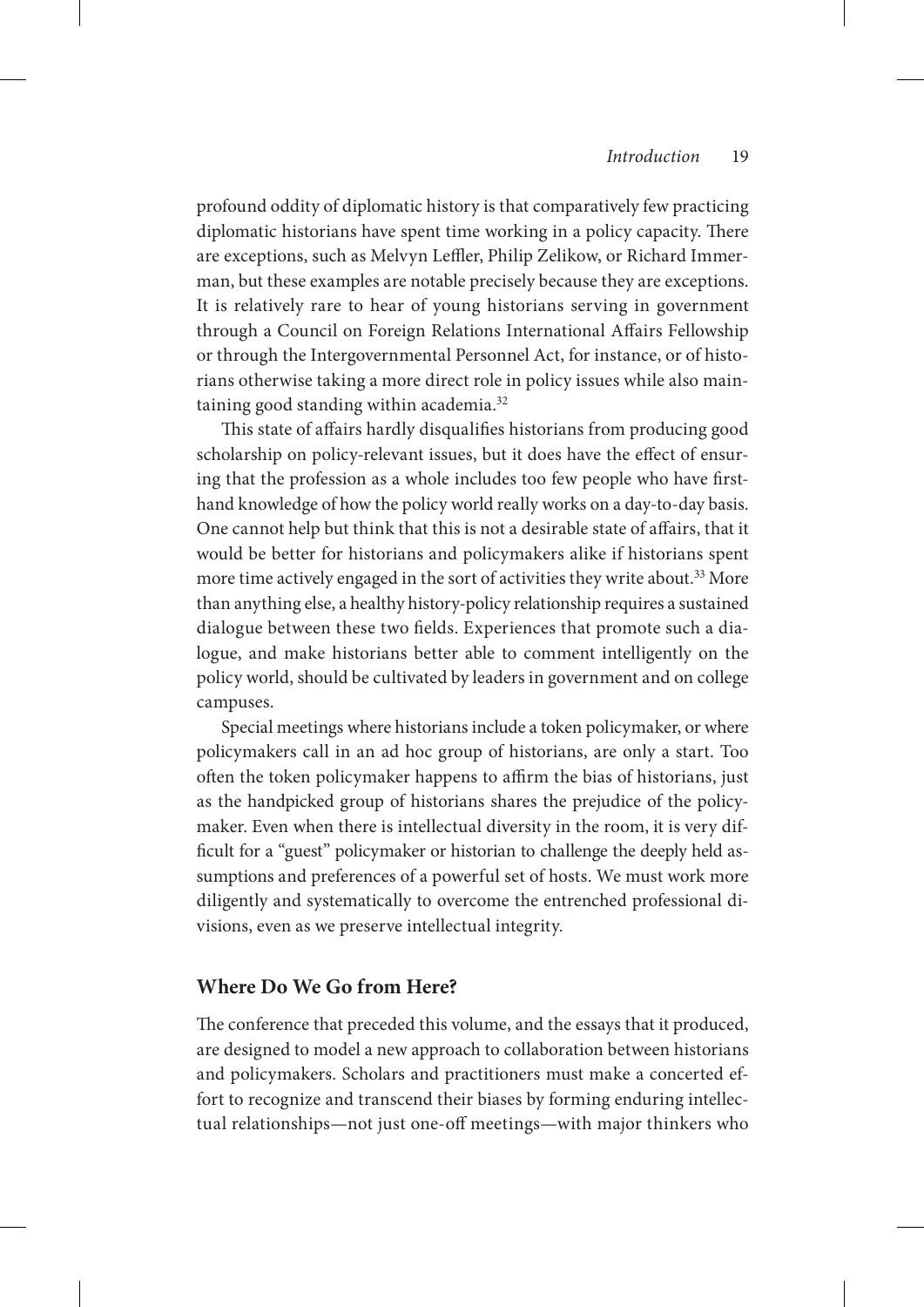approach the world in different ways. They must listen to each other, acknowledge differences, and make an effort to find points of agreement, as well as continued disagreement. Each chapter in this book reflects these kinds of difficult discussions.

Accuracy is the bedrock of a fruitful relationship between history and policy, and it is based on close attention to evidence. Each of the chapters in this book grapples with a big historical and policy topic by closely assessing a body of evidence. This requires a rigorous effort to understand and to explain; it also involves a serious investigation into how others, often with different views, have analyzed the same evidence. This is the only method of ensuring accuracy: close attention to evidence and broad assessment of different points of view. Accuracy does not require agreement on all things, but it does presuppose that conscientious analysis will allow agreement on many parameters.

A diverse group of practitioners and historians, like those assembled for this book, must work together to examine biases and test accuracy. This is a collaborative effort, and as such, historians should allow their community to expand beyond its disciplinary gatherings. Similarly, policymakers must make space in their offices for historians. The collaboration that we advocate is not about personality as much as it is about the structures of dialogue and the networks of association that drive professionalism. This book is a call for rigorous and intentional professional ecumenism.

Of course, the ecumenism we advocate goes beyond the communities of historians and foreign policy specialists to include other disciplines and professional endeavors. As historians and policymakers increase their level of collaboration, they must also bring in more social scientists, businesspeople, and technology experts, among many others. Our point in this volume is not to privilege historians above other disciplines, but to focus on the foundational importance of historical knowledge and dialogue in international policymaking. The chapters in this book look to open avenues for productive and rigorous cross- disciplinary and cross- cultural collaborations that build on what a more sustained dialogue between historians and practitioners can offer for each of these fields, and many others.

Wisdom comes from an ever-evolving mix of specialized research and generalized understanding. Historians and policymakers need more of both, and they can help each other in their joint pursuits. We have more confidence in a new generation of leaders who search beyond their comfort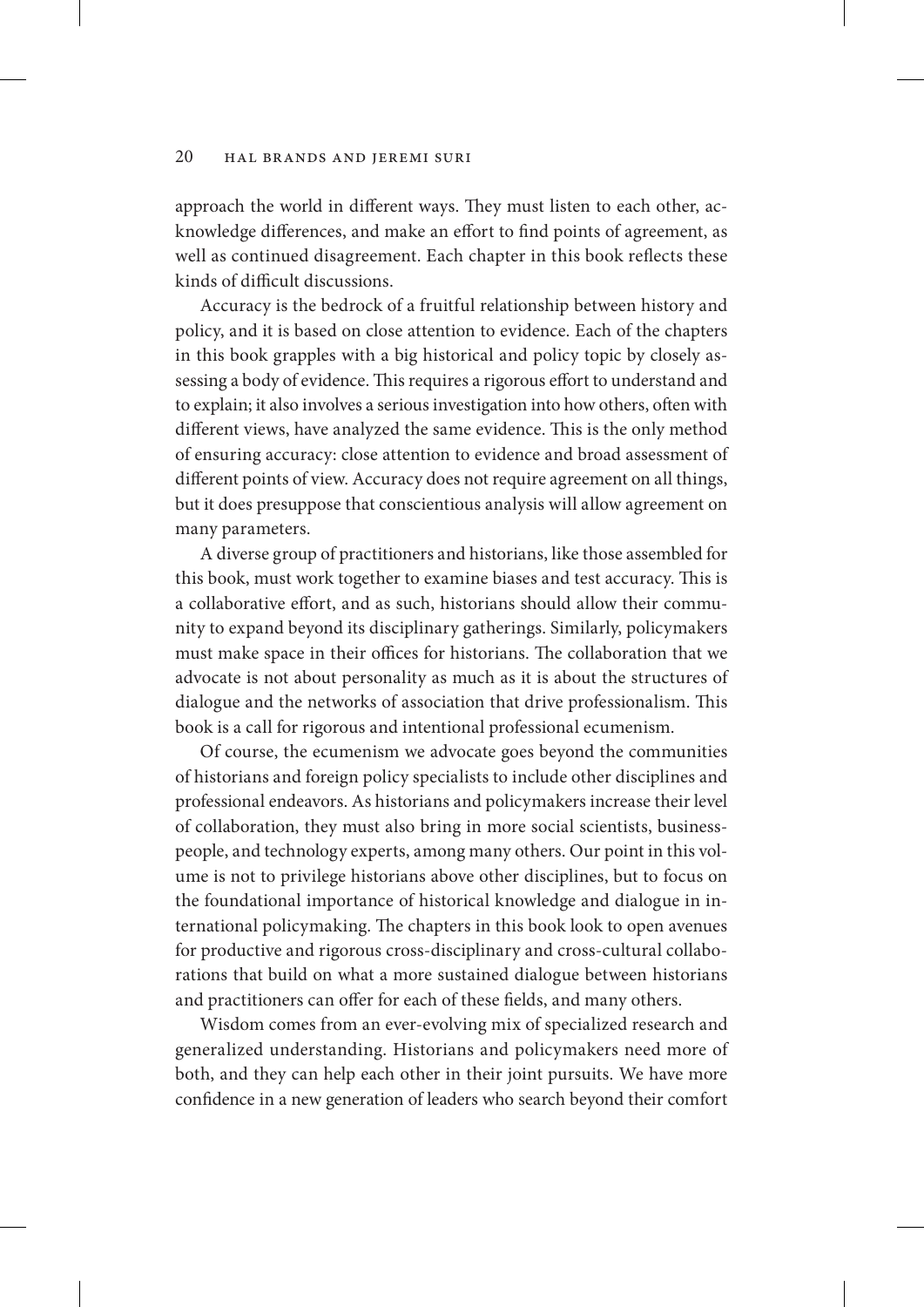zones for wisdom, rather than familiar and predictable answers. This book is an effort in that direction.

#### **Notes**

 1. George Packer, "What Obama and the Generals Are Reading," *New Yorker*, October 8, 2009 (www . newyorker . com / news / george - packer / what - obama - and - the -generals-are-reading).

 2. See Peter Spiegel and Jonathan Weisman, "Behind Afghan War Debate, a Battle of Two Books Rages," *Wall Street Journal*, October 7, 2009.

3. Margaret MacMillan, *Dangerous Games: The Uses and Abuses of History* (New York: Modern Library, 2009), 8. For representative examples of history's influence on policy and policy debates, see Yuen Foong Khong, *Analogies at War*: Korea, Munich, Dien Bien Phu, and the Vietnam Decisions of 1965 (Princeton University Press, 1992); Roland Paris, "Kosovo and the Metaphor War," Political *Science Quarterly* 117, no. 3 (Fall 2002), 423–50; David Hoagland Noon, "Operation Enduring Analogy: World War II, the War on Terror, and the Uses of Historical Memory," *Rhetoric and Public Affairs 7*, no. 3 (2004), 339-64; and Eliot Cohen, "The Historical Mind and Military Strategy," *Orbis* 49, no. 4 (2005), 575–88.

4. Jeffrey Record, *The Specter of Munich: Reconsidering the Lessons of Appeasing Hitler* (Washington, D.C.: Potomac Books, 2006).

 5. As Scot MacDonald notes, in many cases "historical information is only retrieved because it supports current beliefs and is used solely to justify policy chosen by other means." See Scot MacDonald, *Rolling the Iron Dice: Historical Analogies and Decisions to Use Military Force in Regional Contingencies* (Westport, Conn.: Greenwood Press, 2000), 11.

 6. For some of the scholarly literature, see Ernest May, *"Lessons" of the Past:*  The Use and Misuse of History in American Foreign Policy (Oxford University Press, 1973); and Richard Neustadt and Ernest May, *Thinking in Time: The Uses of History for Decision Makers* (New York: Free Press, 1986). Other important contributions include Khong, *Analogies at War*; John Lewis Gaddis, *The Landscape of History: How Historians Map the Past* (Oxford University Press, 2004); MacMillan, *Dangerous Games*; Michael Howard, *The Lessons of History* (Yale University Press, 1991); Marc Trachtenberg, *History and Strategy* (Princeton University Press, 1991); Marc Trachtenberg, *The Cold War and After: History, Theory, and the Logic of International Politics* (Princeton University Press, 2012); Gordon Wood, *The Purpose of the Past: Reflections on the Uses of History* (New York: Penguin, 2008); William Bain, "Are There Any Lessons of History? The English School and the Activity of Being an Historian," *International Politics* 44 (2007), 513–30; Christopher Hemmer, *Which Lessons Matter? American Foreign Policy Decision Making in the Middle East, 1979–1987* (State University of New York Press, 2000); Jo Guldi and David Armitage, *The History Manifesto* (Cambridge University Press, 2014);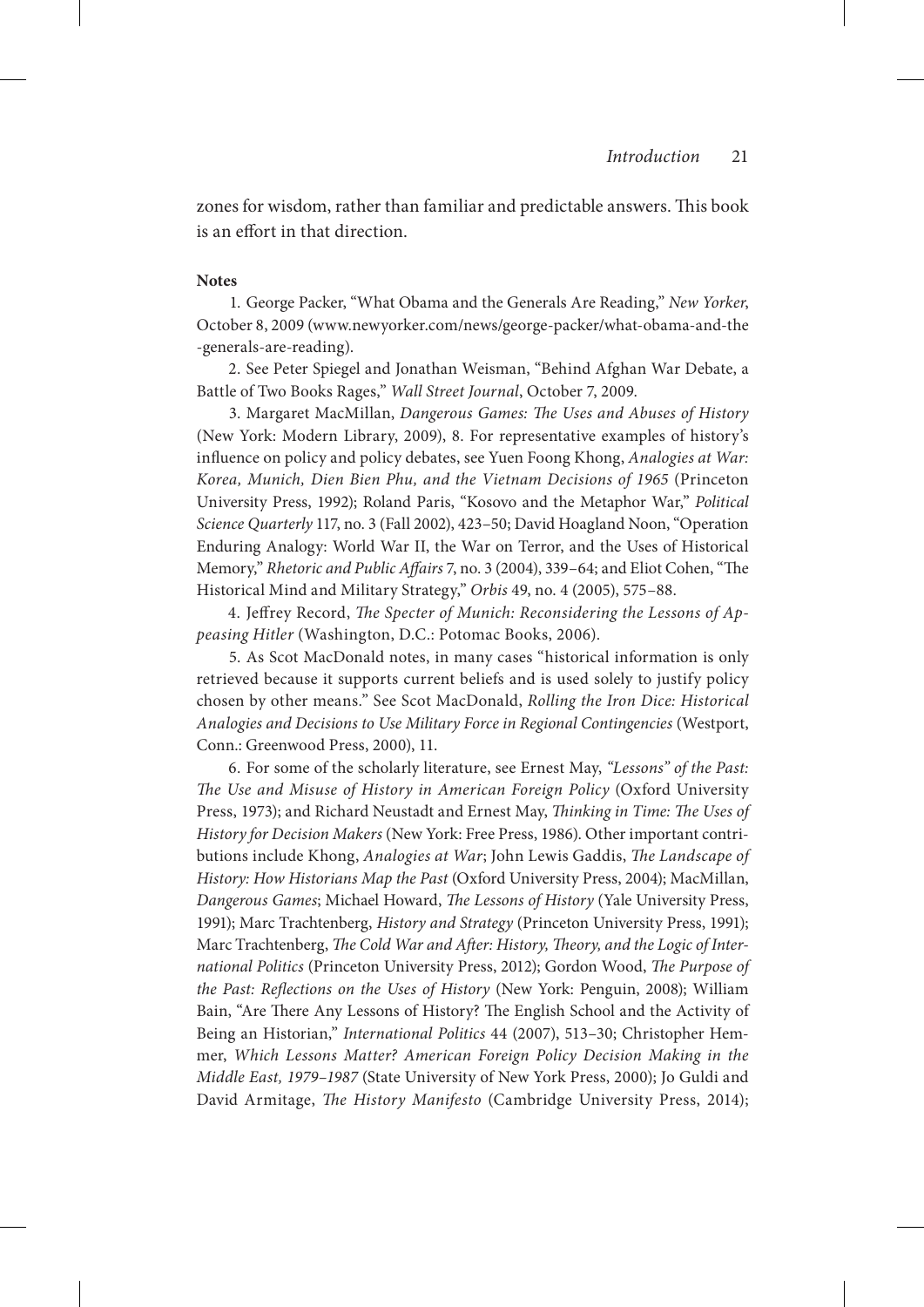David Patrick Houghton, "The Role of Analogical Reasoning in Novel Foreign-Policy Situations," *British Journal of Political Science* 26 (1996), 523–52, and other works cited in this chapter and volume. Recent books and articles that engage the history- policy relationship head on include Francis J. Gavin, *Nuclear Statecraft : History and Strategy in America's Atomic Age* (Cornell University Press, 2012); Jeremi Suri, *Liberty's Surest Guardian: American Nation-Building from the Founders to Obama* (New York: Free Press, 2011); John David Lewis, *Nothing Less than Vic*tory: Decisive Wars and the Lessons of History (Princeton University Press, 2010); Hal Brands, *What Good Is Grand Strategy? Power and Purpose in American Statecraft from Harry S. Truman to George W. Bush* (Cornell University Press, 2014); Williamson Murray, James Lacey, and Richard Sinnreich, eds., *The Shaping of Grand Strategy: Policy, Diplomacy, and War* (Cambridge University Press, 2011); William Inboden, "Statecraft, Decision-Making, and the Varieties of Historical Experience: A Taxonomy," *Journal of Strategic Studies* 37, no. 2 (2014), 291-318; Jeffrey Engel, "Bush, Germany, and the Power of Time: How History Makes History," *Diplomatic History* 37, no. 4 (2013), 639–63; and Jakub Grygiel, "The Primacy of Premodern History," *Security Studies* 22, no. 1 (2013), 1–32.

 7. For one recent study that does just this, see Engel, "Bush, Germany, and the Power of Time."

8. Jill Lepore, quoted in Gavin, *Nuclear Statecraft*, 2.

9. Howard, *Lessons of History*, 10.

10. Jeffrey Record, *The Perils of Reasoning by Historical Analogy: Munich*, *Vietnam and American Use of Force since 1945*, Occasional Paper 4 (Center for Strategy and Technology, Air War College: 1998), 23.

 11. See Donald Rumsfeld, *Known and Unknown: A Memoir* (New York: Penguin, 2011), 367–68. For Bush's comments, see Michael Gordon and Eric Schmitt, "A War on a Small Scale, Possibly Long and Risky," *New York Times*, September 29, 2001; Noon, "Operation Enduring Analogy"; George W. Bush, "Address to a Joint Session of Congress," September 20, 2001, American Presidency Project, University of California-Santa Barbara; and Jacob Weisberg, *The Bush Tragedy* (New York: Random House, 2008), 235–36.

 12. Michael Hirsh, "Iraq and Libya Haunt Obama's Syria Policy," *National*  Journal, May 2, 2013; Dominic Tierney, "The Obama Doctrine and the Lessons of Iraq," *Foreign Policy Research Institute E-Notes*, May 2012 (www.fpri.org/enotes/05 / 201205 . tierney . obama - doctrine - iraq . html); Spiegel and Weisman, "Behind Afghan War Debate, a Battle of Two Books Rages."

13. For a recent work that employs this approach to good effect, see Niall Ferguson, Charles Maier, Erez Manela, and Daniel Sargent, eds., *The Shock of the* Global: The 1970s in Perspective (Harvard University Press, 2010).

 14. For an article that makes a closely related point, see Francis J. Gavin, "Politics, History and the Ivory Tower- Policy Gap in the Nuclear Proliferation Debate," *Journal of Strategic Studies* 35, no. 4 (2012), 573–600.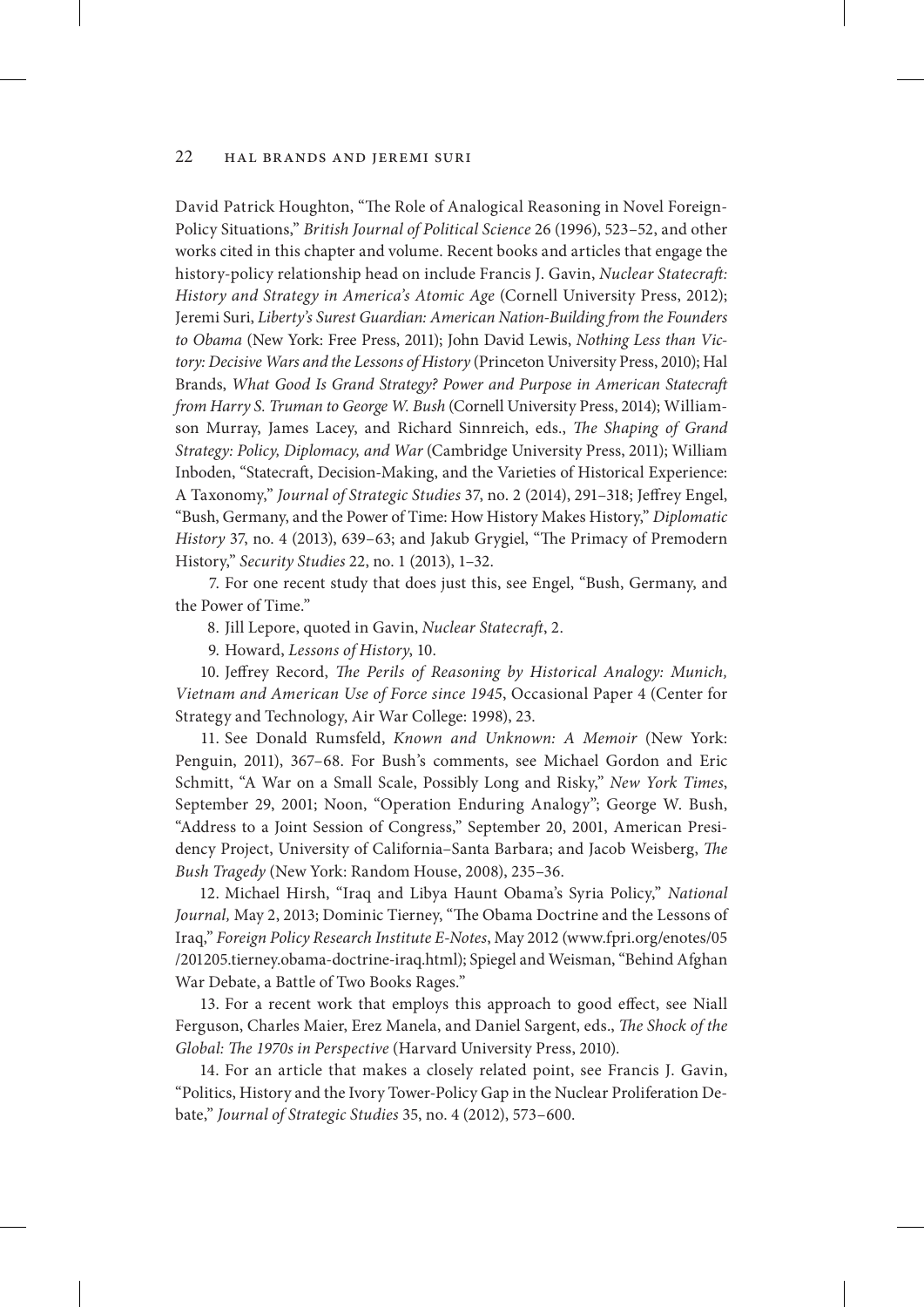15. See Thomas Mahnken, this volume, chapter 6.

 16. On these issues, see Mark Atwood Lawrence, chapter 3, and James Steinberg, chapter 10, this volume. On contrasting lessons from Vietnam, see Mark Moyar, "Grand Strategy after the Vietnam War," Orbis 53, no. 4 (2009), 591-610.

 17. Record, *Perils of Reasoning by Historical Analogy*, 23. See also MacDonald, *Rolling the Iron Dice, 116-17; Renee Jeffery, "Evaluating the 'China Threat': Power* Transition Theory, the Successor-State Image and the Dangers of Historical Analogies," Australian Journal of International Affairs 63, no. 2 (2006), 310-11; and Khong, *Analogies at War*, 2–3, 12–13.

 18. For a similar point, see Andrew Taylor and John Rourke, "Historical Analogies in the Congressional Foreign Policy Process," *Journal of Politics* 57 (1995), 460–68.

19. Khong, *Analogies at War*, 252.

20. Record, *Perils of Reasoning by Historical Analogy*, 23.

 21. On this point, see William Stueck, *Rethinking the Korean War: A New Diplomatic and Strategic History* (Princeton University Press, 2002), 215-16; and Robert J. Donovan, *Tumultuous Years: The Presidency of Harry S. Truman*, 1949– *1953* (University of Missouri Press, 1996), 201.

 22. Carl von Clausewitz, *On War*, edited and translated by Michael Howard and Peter Paret (Princeton University Press, 1984), 100-12.

 23. See Suri, *Liberty's Surest Guardian*, 124–64; and Neustadt and May, *Th inking in Time*, 247–59.

24. "The 'Marshall Plan' speech at Harvard University, 5 June 1947" (www.oecd . org / general / themarshallplanspeechatharvarduniversity5june1947 . htm).

25. On this point, see Suri, *Liberty's Surest Guardian*, esp. 165–265.

 26. For a succinct statement of Braudel's historical philosophy, see Fernand Braudel, *On History*, translated by Sarah Matthews (University of Chicago Press, 1982).

27. This is a point that Gaddis makes very well in *The Landscape of History*.

28. Clausewitz, *On War*.

 29. To our knowledge, there is only one historical journal— the *Journal of Policy History*— that explicitly lists informing policymakers as part of its mission. Unfortunately, this journal is generally not considered to have a great deal of prestige or influence within the historical profession, nor is it generally thought of as a forum in which leading diplomatic historians place their work.

30. In 1999, for instance, one historian attacked Melvyn Leffler and John Gaddis for having "access to the pages of the establishment's in- house organ Foreign Affairs." It might also be noted that this critique was made as part of the Society for Historians of American Foreign Relations' Stuart L. Bernath Memorial Lecture. See Robert Buzzanco, "What Happened to the New Left? Toward a Radical Reading of American Foreign Relations," *Diplomatic History* 23, no. 4 (1999), 597.